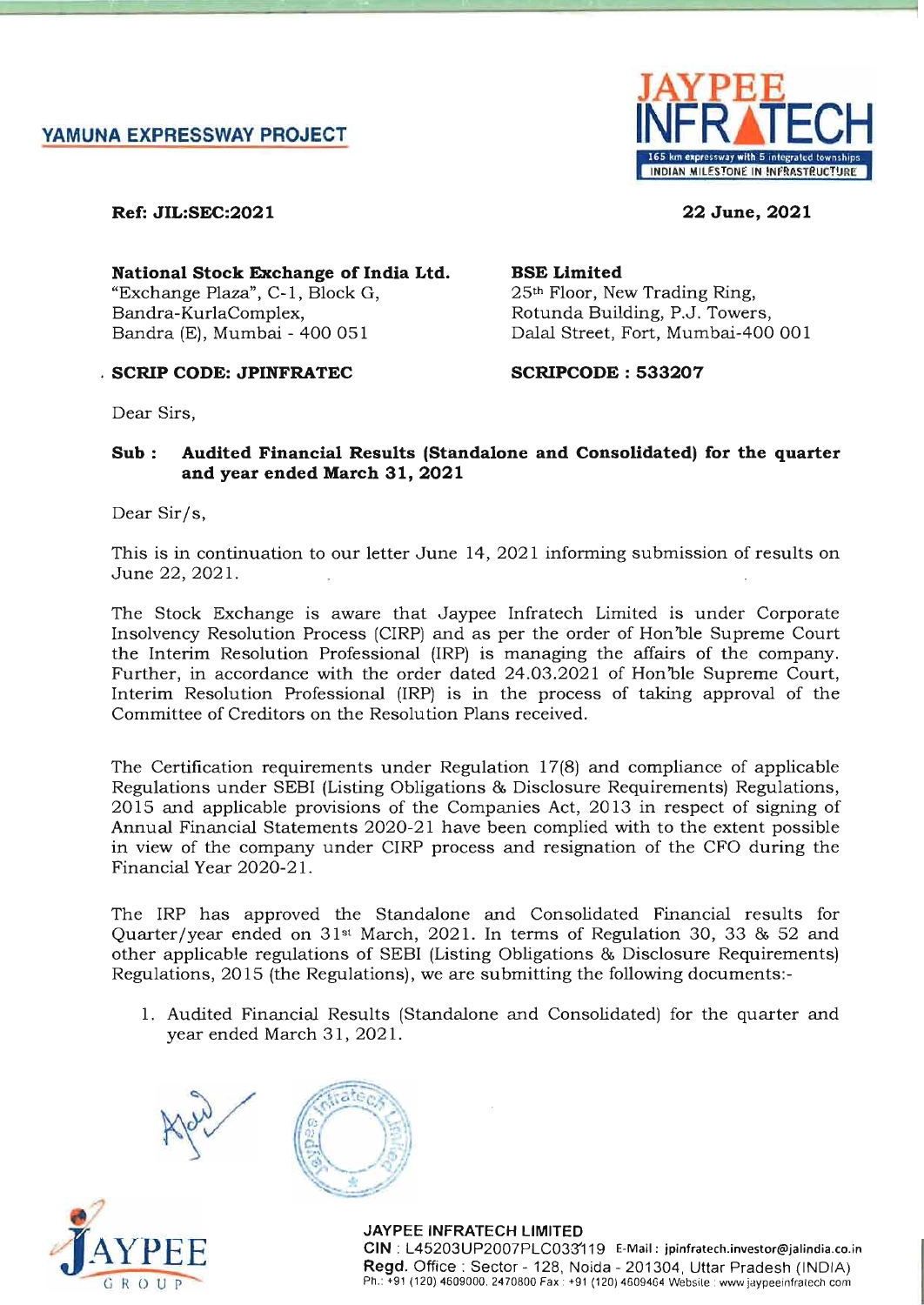- 2. Statement of Segment Revenue, Results and Capital Employed.
- 3. Statement pursuant to Regulation 52(4) of the Regulations.
- 4. Statement of Assets and Liabilities as at the end of the financial year ended on March 31,2021 and Cash Flow Statements.
- 5. Independent Auditors' Report on the Audited Standalone Financial Results. It is hereby declared that the Statutory Auditors (M/s Dass Gupta & Associates, Chartered Accountants), have issued the Auditors' Report with an unmodified opinion in respect of the Audited Standalone Financial Results; and
- 6. Independent Auditors' Report on the Audited Consolidated Financial Results. It is hereby declared that the Statutory Auditors (M/s Dass Gupta & Associates, Chartered Accountants), have issued the Auditors' Report with an unmodified opinion in respect of the Audited Consolidated Financial Results.

The IRP approved the results at  $4,30$  p.m.

In terms of the applicable provisions of SEBI (Listing Obligations and Disclosure Requirements) Regulations, 2015, the results are also being published in the newspapers and placed on Company's website www.jaypeeinfratech.com.

Kindly take the results on record.

Thanking you,

Yours faithfully, For **JAYPEE INFRATECH LIMITED** 

 $R^{\alpha}$ .

**Anuj Jain Interim Resolution Professional IP Registration no. IBBI/IPA-OOl/IP-PO0142/2017-18/10306** 

Encl: As above.

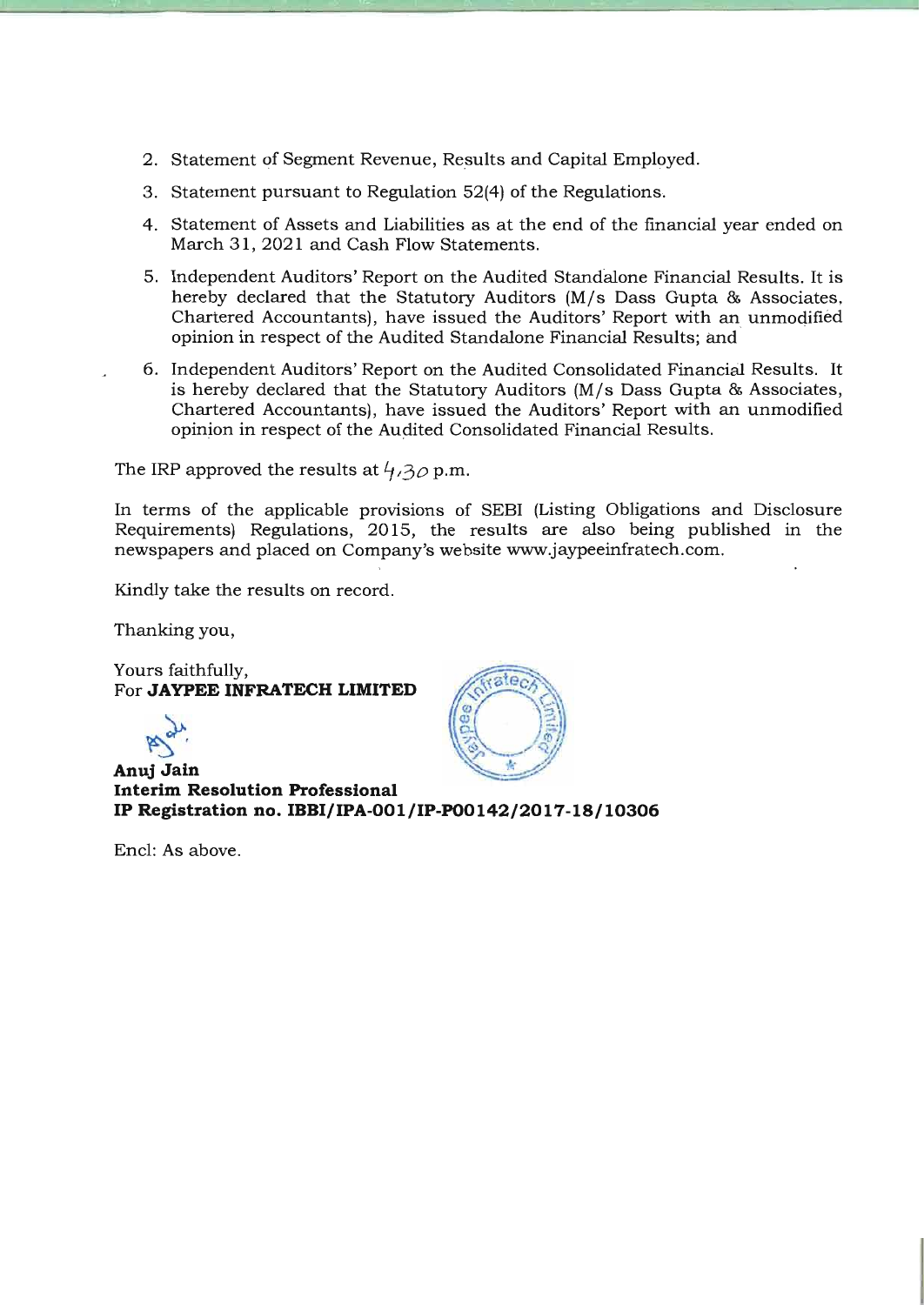#### JAYPEE INFRATECH LIMITED Regd.Office: Sector -128, Noida-201304 (U.P.) CIN: L45203UP2007PLC033119 Ph: 91 (120) 4609000,2470800 Fax : 91 (120) 4609464 Email:jpinfratech.investor@jalindia.co.in Website: www.jaypeeinfratech.com

PART 1-STATEMENT OF STANDALONE AND CONSOLIDATED AUDITED FINANCIAL RESULTS FOR THE QUARTER AND YEAR ENDED 31st MARCH, 2021

|       |                                                                                                                                    |                          |                          | <b>Standalone</b> |                          |                          |                          |                  | Consolidated             |                   |                |
|-------|------------------------------------------------------------------------------------------------------------------------------------|--------------------------|--------------------------|-------------------|--------------------------|--------------------------|--------------------------|------------------|--------------------------|-------------------|----------------|
|       |                                                                                                                                    |                          | <b>Quarter Ended</b>     |                   | <b>Year Ended</b>        |                          | <b>Quarter Ended</b>     |                  |                          | <b>Year Ended</b> |                |
| S.No. | Particulars                                                                                                                        | 31.03.2021               | 31.12.2020               | 31.03.2020        | 31.03.2021               | 31.03.2020               | 31.03.2021               | 31.12.2020       | 31.03.2020               | 31.03.2021        | 31.03.2020     |
| -1    |                                                                                                                                    | Audited                  | <b>Unaudited</b>         | <b>Audited</b>    | Audited                  | <b>Audited</b>           | <b>Audited</b>           | <b>Unaudited</b> | <b>Audited</b>           | <b>Audited</b>    | <b>Audited</b> |
|       | <b>Income</b><br>(a) Revenue from operations                                                                                       | 18,929                   | 18,896                   | 31,472            | 61,227                   | 1,58,487                 | 24,459                   | 24,823           | 38,318                   | 79,759            | 1,87,713       |
|       | (b) Other Income                                                                                                                   | 187                      | 85                       | 119               | 356                      | 272                      | 285                      | 34               | 181                      | 659               | 523            |
|       | <b>Total Income</b>                                                                                                                | 19,116                   | 18,981                   | 31,591            | 61,583                   | 1,58,759                 | 24,744                   | 24,857           | 38,499                   | 80,418            | 1,88,236       |
| 2.    | <b>Expenses</b>                                                                                                                    |                          |                          |                   |                          |                          |                          |                  |                          |                   |                |
|       | (a) Cost of Sales                                                                                                                  | 7,932                    | 7,621                    | 24,704            | 26,838                   | 1,32,350                 | 9,203                    | 8,945            | 25,982                   | 31,122            | 1,38,685       |
|       | (b) Employee Benefits Expense                                                                                                      | 858                      | 758                      | 862               | 3,074                    | 3,493                    | 1,883                    | 1,720            | 2,162                    | 7,005             | 8,775          |
|       | (c) Finance Costs                                                                                                                  | 53,190                   | 52,291                   | 47,639            | 2,04,375                 | 1,78,623                 | 55,519                   | 54,398           | 49,720                   | 2,12,868          | 1,86,397       |
|       | (d) Depreciation and Amortisation Expense                                                                                          | 1,511                    | 1,579                    | 1,156             | 4,860                    | 4,928                    | 2,396                    | 2,414            | 1,806                    | 8,356             | 8,796          |
|       | (e) Other Expenses                                                                                                                 | 44,762                   | 1,509                    | 39,130            | 49,286                   | 44,651                   | 4,903                    | 4,616            | 43,892                   | 17,406            | 61,602         |
|       | Total Expenses (a:e)                                                                                                               | 1,08,253                 | 63,758                   | 1,13,491          | 2,88,433                 | 3,64,045                 | 73,904                   | 72,093           | 1,23,562                 | 2,76,757          | 4,04,255       |
| 3.    | Profit/(Loss) before Exceptional Items and Tax (1-2)                                                                               | (89, 137)                | (44, 777)                | (81, 900)         | (2, 26, 850)             | (2,05,286)               | (49, 160)                | (47, 236)        | (85,063)                 | (1, 96, 339)      | (2, 16, 019)   |
|       | Exceptional Items (net)                                                                                                            | $\overline{\phantom{a}}$ | $\overline{\phantom{a}}$ |                   | $\overline{\phantom{a}}$ |                          | $\overline{\phantom{a}}$ | $\blacksquare$   | $\overline{\phantom{a}}$ |                   |                |
| 5.    | Profit/(Loss) before tax (3+-4)                                                                                                    | (89, 137)                | (44, 777)                | (81, 900)         | (2, 26, 850)             | (2,05,286)               | (49, 160)                | (47, 236)        | (85,063)                 | (1, 96, 339)      | (2, 16, 019)   |
| 6     | Tax Expenses                                                                                                                       |                          |                          |                   |                          |                          |                          |                  |                          |                   |                |
|       | (a) Current Tax for earlier period                                                                                                 |                          |                          | 8,990             | $\overline{\phantom{a}}$ | 8,990                    |                          |                  | 8,990                    |                   | 8,990          |
|       | (b) Deferred Tax<br><b>Total Tax Expenses</b>                                                                                      |                          |                          | 8,990             | ×                        | 8,990                    |                          |                  | 8,990                    |                   | 8,990          |
|       | Net movement in regulatory deferral account balances<br>related to profit or loss and the related deferred tax<br><b>Imovement</b> |                          |                          |                   | $\sim$                   |                          |                          |                  |                          |                   |                |
|       | Net Profit/(Loss) after tax for the period from<br>continuing operations                                                           | (89, 137)                | (44, 777)                | (90, 890)         | (2, 26, 850)             | (2, 14, 276)             | (49, 160)                | (47, 236)        | (94, 053)                | (1, 96, 339)      | (2, 25, 009)   |
|       | Profit/(loss) from Discontinued Operations before Tax                                                                              |                          |                          |                   |                          |                          |                          |                  |                          |                   |                |
| 11    | 10 Tax Expense of Discontinued Operations<br>Net Profit/(Loss) from Discontinued Operations after                                  |                          |                          |                   |                          |                          |                          |                  |                          |                   |                |
| 12    | Tax (9-10)<br>Total Profit / (Loss) for the period                                                                                 | (89, 137)                | (44, 777)                | (90, 890)         | (2, 26, 850)             | (2, 14, 276)             | (49, 160)                | (47, 236)        | (94, 053)                | (1,96,339)        | (2, 25, 009)   |
| 13    | Other Comprehensive Income Net of Taxes<br>a (i) Items that will not be reclassified to Profit and Loss                            | (1)                      | (1)                      | (1)               | (4)                      | (4)                      | 30                       | (21)             | (4)                      | 27                | (25)           |
|       | (ii) Income Tax relating to items that will not be<br>reclassified to Profit or Loss                                               |                          |                          |                   | $\overline{\phantom{a}}$ |                          |                          |                  |                          |                   |                |
|       | b (i) Items that will be reclassified to Profit and Loss                                                                           |                          |                          |                   | $\overline{\phantom{a}}$ |                          |                          |                  |                          |                   |                |
|       | (ii) Income tax relating to items that will be reclassified<br>to Profit or Loss                                                   |                          |                          |                   | $\overline{\phantom{a}}$ | $\overline{\phantom{a}}$ |                          |                  | $\overline{\phantom{a}}$ |                   |                |
|       | Total Other Comprehensive Income/(Loss) for the<br>period                                                                          | (1)                      | (1)                      | (1)               | (4)                      | (4)                      | 30                       | (21)             | (4)                      | 27                | (25)           |
| 14    | Total Comprehensive Income for the period (12+13)<br>(Comprising Profit/(Loss) and Other Comprehensive<br>Income for the period    | (89, 138)                | (44, 778)                | (90, 891)         | (2, 26, 854)             | (2, 14, 280)             | (49, 130)                | (47, 257)        | (94, 057)                | (1, 96, 312)      | (2, 25, 034)   |
|       |                                                                                                                                    |                          |                          |                   |                          |                          |                          |                  |                          |                   |                |

N

#### (f in lacs except shares & EPS)

 $B_{\infty}$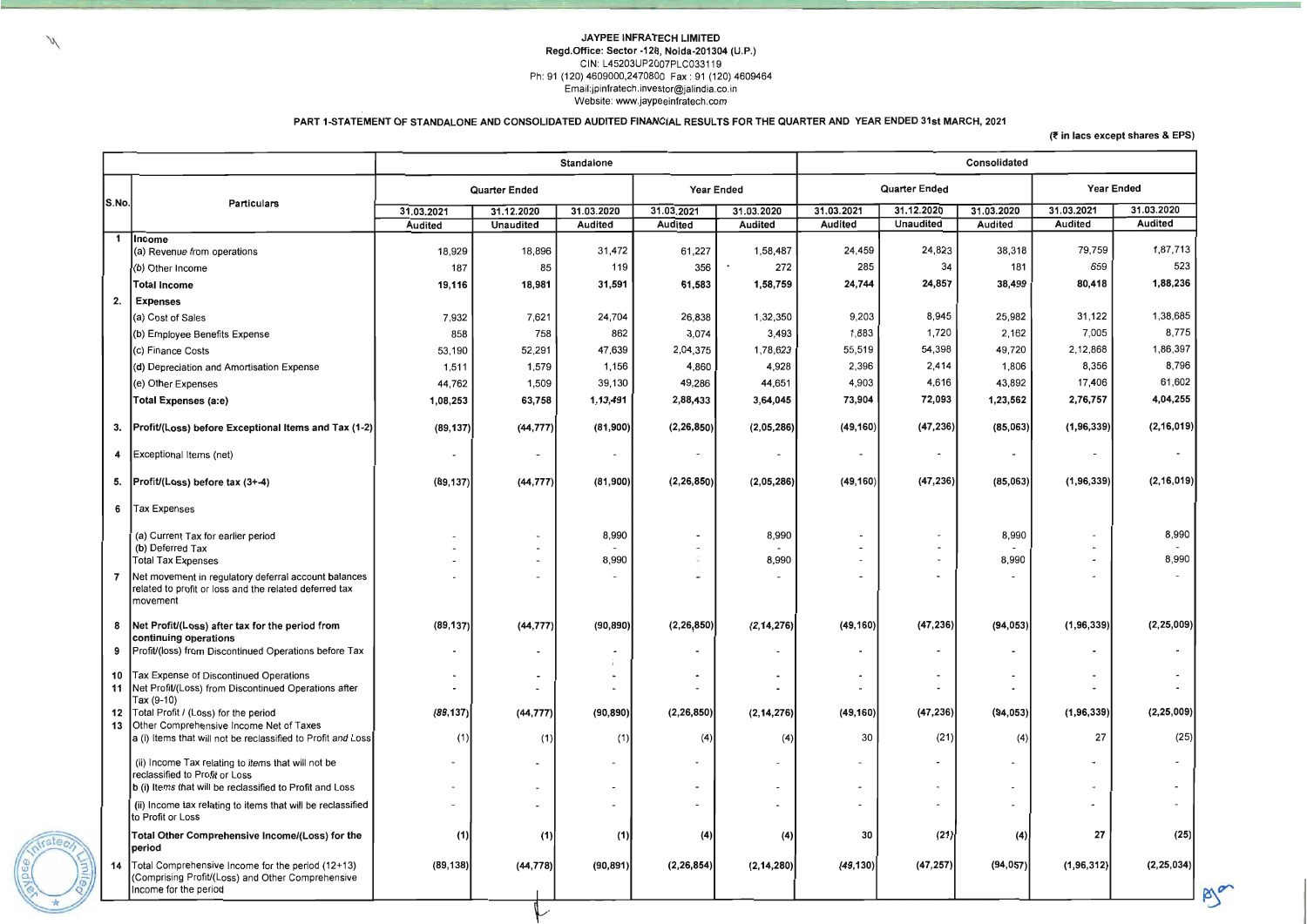|       |                                                                                                   |                      |                  | <b>Standalone</b> |                    |                    | <b>Consolidated</b>  |                  |                  |                    |                    |
|-------|---------------------------------------------------------------------------------------------------|----------------------|------------------|-------------------|--------------------|--------------------|----------------------|------------------|------------------|--------------------|--------------------|
|       |                                                                                                   | <b>Quarter Ended</b> |                  |                   | <b>Year Ended</b>  |                    | <b>Quarter Ended</b> |                  |                  | <b>Year Ended</b>  |                    |
| S.No. | <b>Particulars</b>                                                                                | 31.03.2021           | 31.12.2020       | 31.03.2020        | 31.03.2021         | 31.03.2020         | 31.03.2021           | 31.12.2020       | 31.03.2020       | 31.03.2021         | 31.03.2020         |
|       |                                                                                                   | Audited              | <b>Unaudited</b> | <b>Audited</b>    | <b>Audited</b>     | Audited            | <b>Audited</b>       | <b>Unaudited</b> | <b>Audited</b>   | <b>Audited</b>     | <b>Audited</b>     |
|       | 15   Paid-up Equity Share Capital (Face Value of<br> ₹ 10/- each )                                | 1,38,893             | 1,38,893         | 1,38,893          | 1,38,893           | 1,38,893           | 1,38,893             | 1,38,893         | 1,38,893         | 1,38,893           | 1,38,893           |
|       | 16 Other Equity (excluding Revaluation Reserves)                                                  |                      |                  |                   | (4, 62, 872)       | (2,36,017)         |                      |                  |                  | (4,78,690)         | (2,82,378)         |
|       | 17 (i) Earnings Per Share (before Extraordinary items) (of<br>₹ 10/- each) (not annualised):      |                      |                  |                   |                    |                    |                      |                  |                  |                    |                    |
|       | - Basic (In ₹)<br>- Diluted ( $\ln \overline{\xi}$ )                                              | (6.42)<br>(6.42)     | (3.22)<br>(3.22) | (6.54)<br>(6.54)  | (16.33)<br>(16.33) | (15.43)<br>(15.43) | (3.54)<br>(3.54)     | (3.40)<br>(3.40) | (6.77)<br>(6.77) | (14.14)<br>(14.14) | (16.20)<br>(16.20) |
|       | (ii) Earnings Per Share (after extraordinary items) (of $\bar{z}$<br>10/- each) (not annualised): |                      |                  |                   |                    |                    |                      |                  |                  |                    |                    |
|       | - Basic (In ₹)                                                                                    | (6.42)               | (3.22)           | (6.54)            | (16.33)            | (15.43)            | (3.54)               | (3.40)           | (6.77)           | (14.14)            | (16.20)            |
|       | - Diluted (In ₹)                                                                                  | (6.42)               | (3.22)           | (6.54)            | (16.33)            | (15.43)            | (3.54)               | (3.40)           | (6.77)           | (14.14)            | (16.20)            |
|       |                                                                                                   |                      |                  |                   |                    |                    |                      |                  |                  |                    |                    |

Reporting of Segment wise Revenue, Results and Capital Employed

 $\sim$ 

 $\cdot$ 

 $\frac{1}{2}$   $\frac{1}{2}$  $\sim$   $\sim$ \* -

|       |                                                      |                |                      | <b>Consolidated</b> |                |                |
|-------|------------------------------------------------------|----------------|----------------------|---------------------|----------------|----------------|
| S.No. | <b>Particulars</b>                                   |                | <b>Quarter Ended</b> | <b>Year Ended</b>   |                |                |
|       |                                                      | 31.03.2021     | 31.12.2020           | 31.03.2020          | 31.03.2021     | 31.03.2020     |
|       |                                                      | <b>Audited</b> | <b>Unaudited</b>     | <b>Audited</b>      | <b>Audited</b> | <b>Audited</b> |
| 1     | Segment Revenue (net sales/ income from each         |                |                      |                     |                |                |
|       | segment)                                             |                |                      |                     |                |                |
| (a)   | Yamuna Expressway Project                            | 19,116         | 18,981               | 31,591              | 61,583         | 1,58,759       |
| (b)   | Healthcare                                           | 5,628          | 5,876                | 6,908               | 18,835         | 29,478         |
| (c)   | Unallocated                                          |                |                      |                     |                |                |
|       | Total                                                | 24,744         | 24,857               | 38,499              | 80,418         | 1,88,237       |
|       | Less : Inter Segment Revenue                         |                |                      |                     |                |                |
|       | Net Sales/ Income from Operations                    | 24,744         | 24,857               | 38,499              | 80,418         | 1,88,236       |
| 2     | Segment Results Profit (+) (Loss) (-) before tax and |                |                      |                     |                |                |
|       | interest from each segment                           |                |                      |                     |                |                |
| (a)   | Yamuna Expressway Project                            | 6,801          | 7,515                | (34, 259)           | 20,274         | (26, 661)      |
| (b)   | Healthcare                                           | (442)          | (353)                | (1,084)             | (3,745)        | (3, 168)       |
| (c)   | Unallocated                                          |                |                      |                     |                |                |
|       | Total                                                | 6,359          | 7,162                | (35, 343)           | 16,529         | (29, 829)      |
|       | Less :                                               |                |                      |                     |                |                |
| (i)   | <b>Finance Costs</b>                                 | 55,519         | 54,398               | 49,720              | 2,12,868       | 1,86,190       |
| (ii)  | Other Unallocated expenditure net off Unallocated    |                |                      |                     |                |                |
|       | Income                                               |                |                      |                     |                |                |
|       | Total Profit/(Loss) before Tax                       | (49, 160)      | (47, 236)            | (85,063)            | (1,96,339)     | (2, 16, 019)   |
|       |                                                      |                |                      |                     |                |                |
| 3     | <b>Segment Assets</b>                                |                |                      |                     |                |                |
| (a)   | Yamuna Expressway Project                            | 22,99,163      | 22,82,692            | 22,70,851           | 22,99,163      | 22,70,851      |
| (b)   | Healthcare                                           | 85,174         | 85,724               | 88,762              | 85,174         | 88,762         |
|       | <b>Total Segment Assets</b>                          | 23,84,337      | 23,68,416            | 23,59,613           | 23,84,337      | 23,59,613      |
| (c)   | <b>Unallocated Assets</b>                            | 31,615         | 32,080               | 32,864              | 31,615         | 32,864         |
|       | <b>Net Segment Assets</b>                            | 24, 15, 952    | 24,00,496            | 23,92,477           | 24, 15, 952    | 23,92,477      |
|       |                                                      |                |                      |                     |                |                |
| 4     | <b>Segment Liabilities</b>                           |                |                      |                     |                |                |
|       | Yamuna Expressway Project                            | 26,55,469      | 25,92,381            | 24,42,513           | 26,55,469      | 24,42,513      |
| (a)   | Healthcare                                           |                |                      | 93,449              |                |                |
| (b)   | <b>Total Segment Liabilities</b>                     | 1,00,280       | 98,782               |                     | 1,00,280       | 93,449         |
|       | Unallocated Liabilities                              | 27,55,749      | 26,91,163            | 25,35,962           | 27,55,749      | 25,35,962      |
| (C)   | 1948                                                 |                |                      |                     |                |                |
|       | <b>Net Segment Liabilities</b>                       | 27,55,749      | 26,91,163            | 25,35,962           | 27,55,749      | 25,35,962      |

### $($ ₹ in lacs except shares & EPS)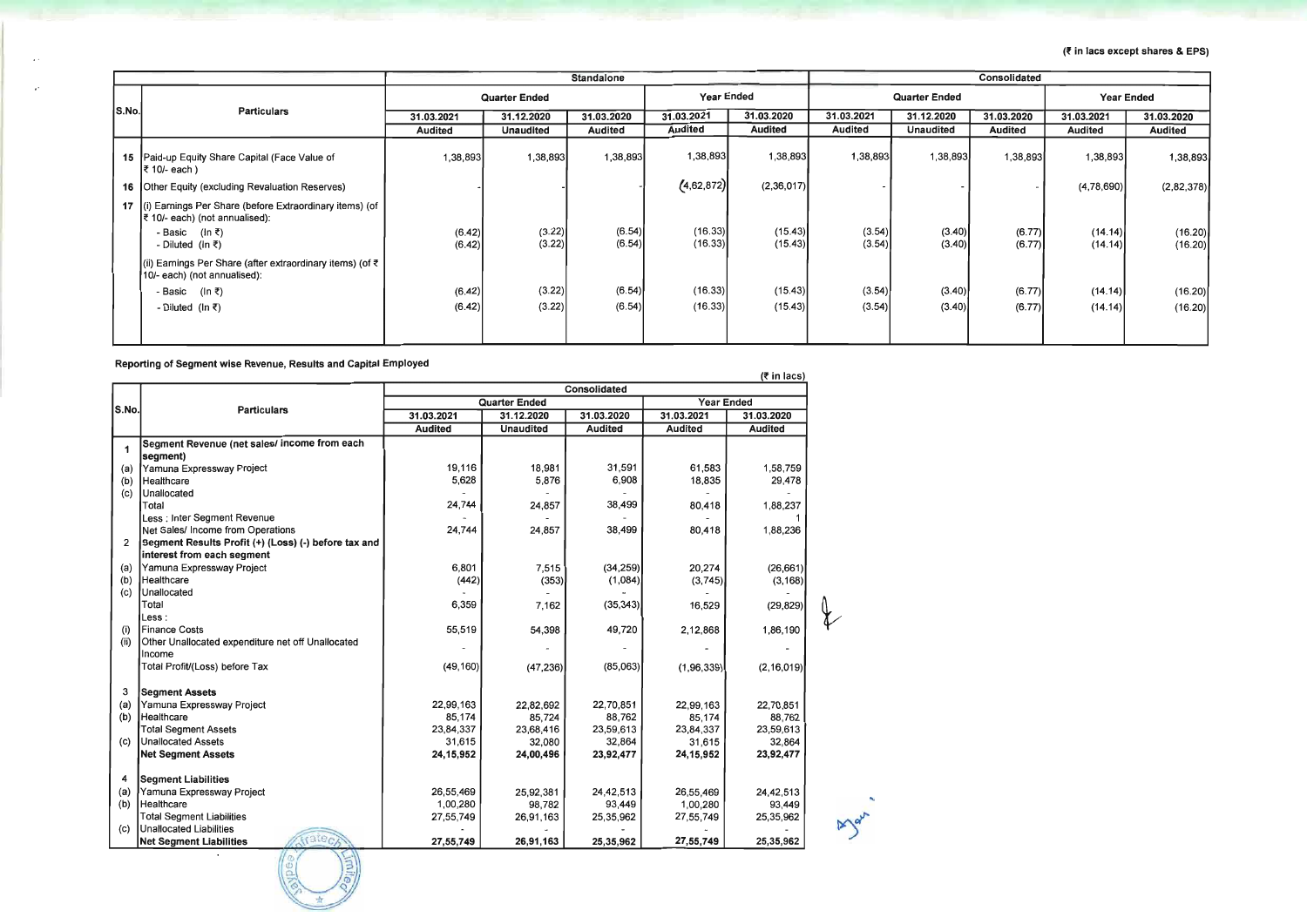I~

#### Notes:

- 1 The Standalone Results of the Company comprise of only one segment i.e. Yamuna Expressway Project, an integrated and indivisible project which inter-alia includes construction, operation and maintenance of Yamuna Expressway and rights for land development of 25 million sq. mtrs. along the expressway.
- 2 The Company, has been undergoing Corporate Insolvency Resolution Process ("CIRP") since 09.08.2017 in terms of the provisions of the Insolvency & Bankruptcy Code, 2016 ("IBC") vide order dated 09.08.2017 and 14.08.2018 passed by the Hon'ble National Company Law Tribunal ("NCLT") Allahabad read with order dated 09.08.2018 passed by the Hon'ble Supreme Court of India in Writ Petition (Civil) No. 744/2017 and order dated 06.11.2019 passed by the Hon'ble Supreme Court of India in the matter of Jaiprakash Associates Ltd. & Anr. Vs. IDBI Bank Ltd. & Anr. (Civil Appeal bearing Diary No 27229 of 2019 and Civil Appeal No 6486 of 2019).

In terms of Hon'ble Supreme Court order dated 06.11.2019, the Committee of Creditor ("CoC") approved the Resolution Plan of NBCC India Limited ("NBCC") on 16.12.2019. The approved resolution plan was filed with Adjudicating Authority for its approval.

The Hon'ble NCLT, Principal Bench (Delhi) vide its order dated 03.03.2020 approved the Resolution Plan of NBCC with certain modifications. The Successful Resolution Applicant (NBCC) preferred to file an appeal before the Hon'ble National Company Law Appellate Tribunal ("NCLAT") against the Hon'ble NCLT order dated 03.03.2020 against certain modifications made to its Resolution Plan.

Hon'ble NCLAT vide its order dated 22 April 2020 states that, till further orders, the approved 'Resolution Plan' may be implemented subject to outcome of this Appeal. The Interim Resolution Professional may constitute 'Interim Monitoring Committee' comprising of the 'Successful Resolution Applicant', i.e. the Appellant and the three major Institutional Financial Creditors, who are Members of the 'Committee of Creditors',

Meanwhile, The Hon'ble Supreme Court in the Civil Appeal Diary No(s). 14741/2020 between Jaypee Kensington Boulevard Apartments Welfare Association & Ors. Vs NBCC (India) Ltd & Ors. vide its order dated 06.08.2020 transferred all the pending appeals/cases with NCLAT to itself. In the meantime, Hon'ble Supreme Court directed the IRP to manage the affairs of Jaypee Infratech Limited and there shall be adinterim stay of the operations of the Hon'ble NCLAT's order dated 22 April 2020.

In the Judgement dated March 24, 2021, Hon'ble Supreme Court has directed inter-alia as below:

To reconcile the accounts between JAL and Jaypee Infratech Limited (JIL) be taken up under the supervision of NCLT. For this purpose of reconciliation of accounts between JAL and JIL, the NCLT shall, within 7 days of receipt of copy of this judgment, nominate an independent accounting expert; and the accounting expert so nominated by NCLT shall carry out the process of reconciliation while involving IRP of JIL and one representative of JAL. The NCLT shall pass appropriate orders in the manner that, if any amount is found receivable by JIL/homebuyers of JIL, the same shall be made over to JIL from out of the said amount of  $\bar{\tau}$  750 crores and accrued interest; and remainder thereof shall be returned to JAL. in view of the directions of the Hon'ble Supreme Court judgement dated 24.03.2021, The Hon'ble NCLT vide order dated 31 .03.2021 appointed Grant Thornton Bharat LLP (GT) as the independent accounting expert for carrying out the reconciliation exercise within 10 days from the date of the order. GT has submitted its report in sealed cover envelope and the application for submission of report is filed before Adjudicating Authority on 16.06.2021 , which is pending for adjudication.

Both the applicants have submitted their final resolution plan which are put to vote by the CoC. The last date for completion of CIRP of JIL is 07.07.2021 as per the extension sought from Hon'ble Supreme Court.

The IRP to complete the CIRP within the extended time of 45 days from the date of this judgment. For this purpose, it will be open to the IRP to invite modified/fresh resolution plans from Suraksha Realty and NBCC, giving them time to submit the same within 2 weeks from the date of this judgment. It is made clear that the IRP shall not entertain any expression of interest by any other person nor shall be required to issue any new information memorandum.

With regard to the amount of  $\bar{\tau}$  750 crores, which was deposited by Jaiprakash Associates Ltd.(JAL) pursuant to the orders passed by this Court in the case of Chitra Sharma, and accrued interest thereupon, is the property of JAL. However, the said sum of *t* 750 crores stood transferred to NCLT.

- 3 The total income from operations is inclusive of revenue from real estate development aggregating to ₹ 1407.95 Lakh & 2483.10 Lakh respectively for the quarter/ year ended 31.03.2021 .
- 4 CBRE South Asia Private Limited has carried out an assessment for cost to complete (comprising of civil cost, consent and approval cost, Internal Infrastructure Development Cost, Architect Fee and contingencies) vide report dated 18.07.2019 for the real estate projects being developed by the Company at its land parcel 1 i.e. Noida and Land parcel 3 i.e. Mirzapur. The balance cost to complete as on 31.03.2021 is

- 5 Dun and Bradstreet Information Services Pvt Ltd has undertaken traffic study in respect of 165 KM of Yamuna Expressway from Greater Noida to Agra vide report dated 04.06.2019. The projected revenue of toll as estimated by independent consultant has been adjusted for the F.Y 2021-22 to reflect changes in the estimates on account of COVlD-19 pandemic.
- 6 Jaypee Healthcare Limited (JHCL), subsidiary of the company, has incurred losses in current year as well as previous year(s) and its net worth has been fully eroded. Based upon current valuation report available total liabilites of JHCL exceeds its enterprises value. In view of this, the company has provided impairment loss of Rs. 427.50 crores in investment inequity shares of JHCL.
- 7 As the power of Board of Directors have been suspended, the above result have not been adopted by the Board of Directors. However, the same have been reviewed and signed by IRP of the Company Shri Anuj Jain and signed by Company Secretary on June 22, 2021 for filing with the stock exchange. The position of CFO had become vacant pursuant to resignation of former CFO since July 31,2020.
- The Company has disclosed outstanding loans and interest in financial statements as per balances appearing in its Books of Accounts as per 8 are company has disclosed outstanding loans and interest in midnolar statements as per balances appearing in its books of Accounts as per greements with respective banks/financial institutions. Finance Cost is inclusive of Interest on debt for the quarter ending March 31, 2021|<br>doregating to ₹ 53141.28 Lakh. (Cumulative for the year ₹ 204123.59 Lakh as at M aggregating to ₹ 53141.28 Lakh (Cumulative for the year ₹ 204123.59 Lakh as at March 31, 2021), which shall be restated on implemention<br>of the Resolution Plan by the Successful Resolution Applicant.

 $\sqrt{2}$ *·Ie* 

Pursuant to the directions of Hon'ble Supreme Court order dated March 24,2021 passed, the Interim Resolution Professional invited fresh/ modified Resolution Plan from NBCC and Suraksha Realty. Consequently, both applicants have submitted their bids on 07.04.2021. Upon discussion of said resolution plan in CoC from time to time, both applicants have revised their bids.

The CoC sought extension from Hon'ble Supreme Court till 07.07.2021 to complete the CIR process.

The IRP is currently managing the operations of the JIL and accordingly, the financial statements have been prepared on going concern basis.

based upon the said assessment as reduced by the actual work done upto 31.03.2021 .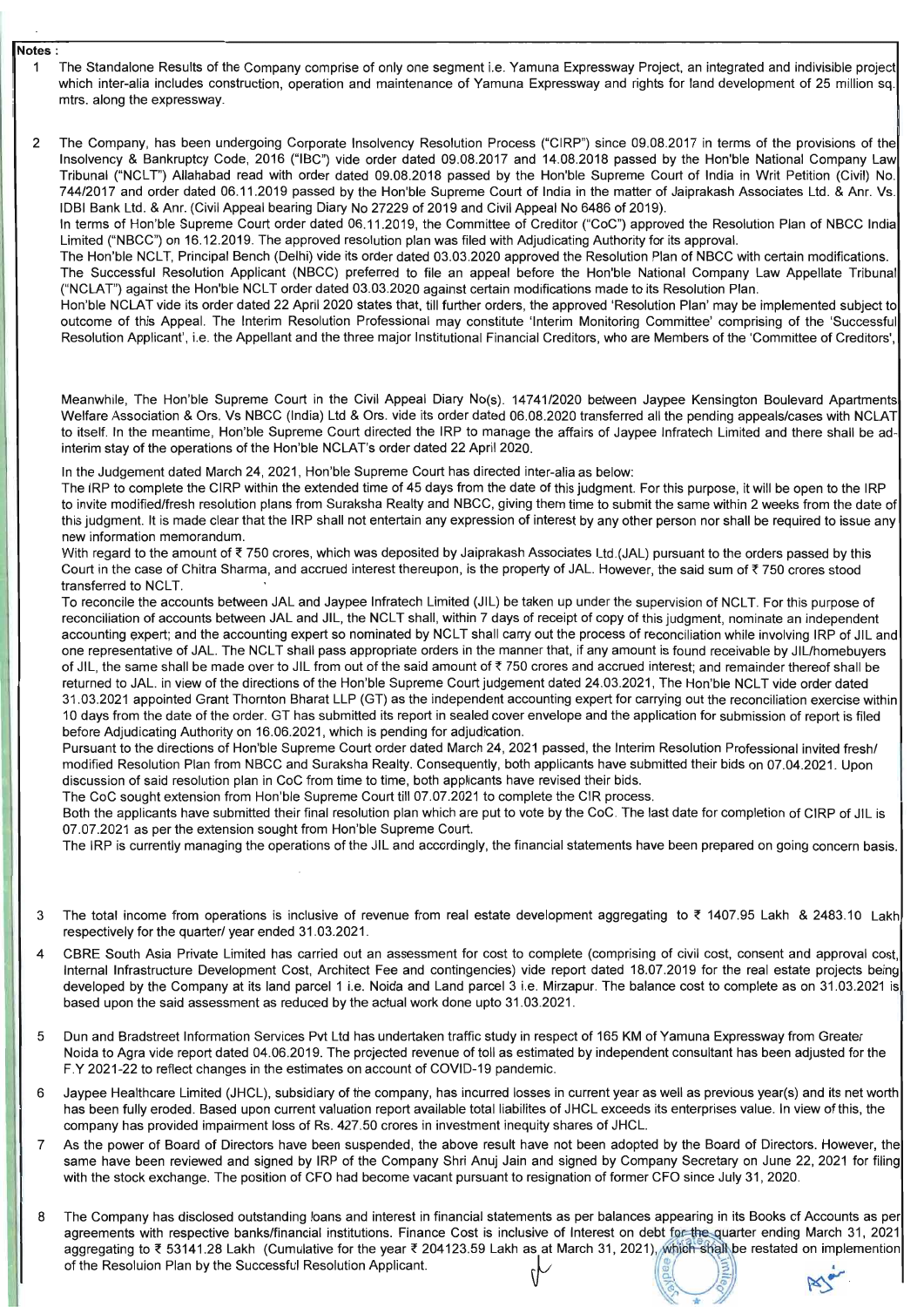- 9 The Company reviewed the deferred tax assets/ liabilities on temporary differences between the tax base of assets and liabilities and their carrying amounts for financial reporting purpose at reporting date. However, since the Company was under CIRP, there is virtual uncertainty of taxable profits in near future and availability of deferred tax assets to be set off. Accordingly, the deferred tax (net assets) for the reporting period i.e. April 1, 2020 to March 31, 2021 have not been considered.
- 10 The privately placed listed Non Convertible Debentures aggregating to  $\bar{\tau}$  21195 Lakh as on 31st March 2021 are secured by way of exclusive charge /mortgage on 124.73 acres of land situated at Land parcel 4 i.e. Tappal, Dist. Aligarh, Uttar Pradesh.
- 11 The outbreak of corona virus (COVID-19) pandemic globally and in India is causing significant disturbance and slowdown of economic activity. Due to the lockdown announced by the Government, the Company's operations were suspended/slowed down for some part of the year ended March 31, 2021 and accordingly financial results for the year ended March 31, 2021 have been adversely impacted and are therefore not comparable with those for the previous periods. The operations and economic activities have gradually resumed with requisite precautions.
- 12 The figures for the quarter ended 31st March, 2021 and 31st March,2020 represents the balancing figures between the audited figures of the full financial year and the published year date figures up to third quarter of the respective financial year.
- 13 The previous quarters/ year figures have been reworked/regrouped/rearranged wherever necessary to conform with those of current quarter/year.

For and on behalf of Jaypee Infratech Limited

ater

proven the property Anuj Jain (Interim Resolution Professional) (IBBI/IPA-001/IP-P00142/2017-18/10306)

Place : Noida Date : 22nd June, 2021

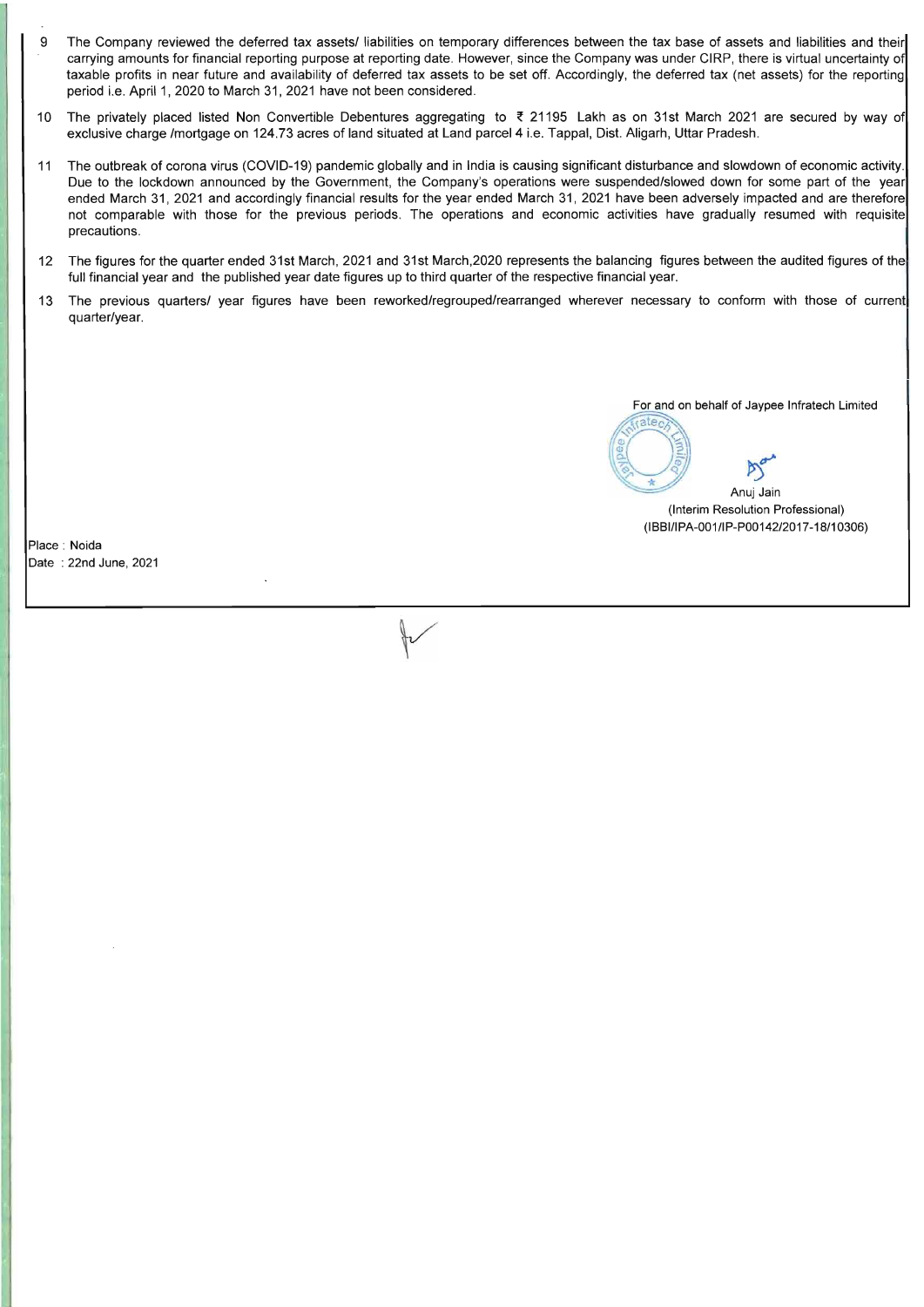# JAYPEE INFRATECH LIMITED

Regd.Office: Sector -128, Noida-201304 (U.P.)

#### CIN: L45203UP2007PLC033119 Ph: 91 (120) 4609000,2470800 Fax: 91 (120) 4609464 Email:jpinfratech.investor@jalindia.co.in

Website: www.jaypeeinfratech.com

| As at<br>As at<br>As at<br>As at<br>S.No.<br><b>Particulars</b><br>31.03.2021<br>31.03.2020<br>31.03.2021<br>31.03.2020<br>Audited<br><b>Audited</b><br><b>Audited</b><br>Audited<br>A<br><b>ASSETS</b><br>1<br><b>Non Current Assets</b><br>754<br>875<br>81,610<br>85,161<br>Property, Plant and equipment<br>Capital Work in progress<br><b>Investment Property</b><br>Goodwill<br>9,96,524<br>10,01,158<br>9,96,524<br>10,01,161<br>Other Intangible Assets<br>Intangible Assets under development<br>Biological assets other than bearer plants<br>Investments accounted for using equity method<br><b>Non-current Financial Assets</b><br>42,750<br>Non-current Investments<br>2,000<br>2,000<br>Trade receivables, non current<br>987<br>985<br>1,011<br>1,007<br>Loans, non current<br>103<br>78<br>103<br>78<br>Other Financial Assets<br>1<br>Other non-current financial assets<br>1<br>9,98,369<br>10,47,848<br>10,79,245<br>10,89,414<br>Total non-current financial assets<br>Deferred tax assets (net)<br>Other non current assets<br>9,98,369<br>10,47,848<br>10,79,245<br>10,89,414<br>Total - non current Assets<br>2<br><b>Current Assets:</b><br>11,71,951<br>11,59,754<br>11,72,572<br>Inventories<br>11,60,555<br><b>Current Financial Assets</b><br>Current Investments<br>20,602<br>20,620<br>22,216<br>22,767<br>Trade receivables, current<br>29,905<br>10,549<br>30,862<br>10,923<br>Cash and cash equivalents<br>431<br>458<br>500<br>478<br>Bank balance other than cash and cash equivalents<br>Loans, current<br>27,520<br>26,748<br>27,749<br>Other current financial assets<br>27,016<br>12,50,409<br>12,53,899<br>12,18,129<br><b>Total current financial assets</b><br>12,21,739<br>30,965<br>30,874<br>31,615<br>32,863<br>Current tax assets (net)<br>51,747<br>48,538<br>51,193<br>48,461<br>Other current assets<br>13,33,121<br>12,97,541<br>Total current assets<br>13,36,707<br>13,03,063<br>3<br>Non-current assets classified as held for sale<br>4<br>Regulatory deferral account debit balances and related deferred tax assets<br><b>TOTAL - ASSETS</b><br>23,31,490<br>23,45,389<br>24, 15, 952<br>23,92,477<br>в<br><b>EQUITY AND LIABILITIES</b><br>1<br>Equity<br>Equity attributable to owners of parent<br><b>Equity Share Capital</b><br>1,38,893<br>1,38,893<br>1,38,893<br>1,38,893<br><b>Other Equity</b><br>(4,62,872)<br>(2,36,017)<br>(4,78,690)<br>(2,82,378)<br>Total equity attributable to owners of parent<br>(3,23,979)<br>(97, 124)<br>(3, 39, 797)<br>(1,43,485)<br>Non controlling interest<br><b>Total equity</b><br>(3, 23, 979)<br>(97, 124)<br>(3, 39, 797)<br>(1, 43, 485)<br>$\overline{2}$<br><b>Liabilities</b><br><b>Non current Liabilities</b><br><b>Non current financial liabilities</b><br>5,66,746<br>6,22,191<br>5,80,146<br>6,41,941<br>Borrowings, non-current<br>Trade payables, non-current<br>229<br>229<br>204<br>204<br>Other non-current financial liabilities<br>21,269<br>21,268<br>21,445<br>21,397<br>Total non-current financial liabilities<br>5,88,244<br>6,43,663<br>6,01,820<br>6,63,542<br>34,011<br>34,003<br>34,421<br>34,460<br>Provisions, non-current<br>Deferred tax liabilities, net<br>Deferred government grants, non-current<br>64<br>70<br>Other non current liabilities<br><b>Total Non-current liabilities</b><br>6,22,255<br>6,77,666<br>6,36,305<br><b>Current Liabilities</b><br><b>Current Financial Liabilities</b><br>4,886<br>4,886<br>Borrowings, current<br>Trade payables, current<br>21<br>11<br>520<br>401<br>Due to Micro and Small Enterprises<br>88,568<br>74,654<br>95,746<br>82,177<br>Due to Creditors other than Micro and Small Enterprises<br>10,41,702<br>7,83,674<br>11,14,601<br>8,42,737<br>Other current financial liabilities<br>8,58,339<br>11,30,291<br>12, 15, 753<br>9,30,201<br><b>Total Current financial liabilities</b><br>9,02,880<br>9,04,803<br>9,03,608<br>9,05,946<br>Other current liabilities<br>1,705<br>43<br>83<br>1,743<br>Provisions, current<br>Current tax liabilities, net<br>Deferred government grants, current<br><b>Total Current liabilities</b><br>20,33,214<br>17,64,847<br>21,19,444<br>18,37,890<br>3<br>Liabilities directly associated with assets in disposal group classified as held for<br>sale<br>Regulatory deferral account credit balances and related deferred tax liability<br>4<br><b>Total Liabilities</b><br>26,55,469<br>24,42,513<br>27,55,749<br><b>TOTAL-EQUITY AND LIABILITIES</b><br>23,31,490<br>23,45,389<br>24, 15, 952<br>23,92,477 |  | <b>Standalone</b> | <b>Consolidated</b> | $($ * in lakhs) |
|---------------------------------------------------------------------------------------------------------------------------------------------------------------------------------------------------------------------------------------------------------------------------------------------------------------------------------------------------------------------------------------------------------------------------------------------------------------------------------------------------------------------------------------------------------------------------------------------------------------------------------------------------------------------------------------------------------------------------------------------------------------------------------------------------------------------------------------------------------------------------------------------------------------------------------------------------------------------------------------------------------------------------------------------------------------------------------------------------------------------------------------------------------------------------------------------------------------------------------------------------------------------------------------------------------------------------------------------------------------------------------------------------------------------------------------------------------------------------------------------------------------------------------------------------------------------------------------------------------------------------------------------------------------------------------------------------------------------------------------------------------------------------------------------------------------------------------------------------------------------------------------------------------------------------------------------------------------------------------------------------------------------------------------------------------------------------------------------------------------------------------------------------------------------------------------------------------------------------------------------------------------------------------------------------------------------------------------------------------------------------------------------------------------------------------------------------------------------------------------------------------------------------------------------------------------------------------------------------------------------------------------------------------------------------------------------------------------------------------------------------------------------------------------------------------------------------------------------------------------------------------------------------------------------------------------------------------------------------------------------------------------------------------------------------------------------------------------------------------------------------------------------------------------------------------------------------------------------------------------------------------------------------------------------------------------------------------------------------------------------------------------------------------------------------------------------------------------------------------------------------------------------------------------------------------------------------------------------------------------------------------------------------------------------------------------------------------------------------------------------------------------------------------------------------------------------------------------------------------------------------------------------------------------------------------------------------------------------------------------------------------------------------------------------------------------------------------------------------------------------------------------------------------------------------------------------------------------------------------------------------------------------------------------------------------------------------------------------------------------------------------------------------------------------------------------------------------------------------------------------------------------------------------------------|--|-------------------|---------------------|-----------------|
|                                                                                                                                                                                                                                                                                                                                                                                                                                                                                                                                                                                                                                                                                                                                                                                                                                                                                                                                                                                                                                                                                                                                                                                                                                                                                                                                                                                                                                                                                                                                                                                                                                                                                                                                                                                                                                                                                                                                                                                                                                                                                                                                                                                                                                                                                                                                                                                                                                                                                                                                                                                                                                                                                                                                                                                                                                                                                                                                                                                                                                                                                                                                                                                                                                                                                                                                                                                                                                                                                                                                                                                                                                                                                                                                                                                                                                                                                                                                                                                                                                                                                                                                                                                                                                                                                                                                                                                                                                                                                                                                             |  |                   |                     |                 |
|                                                                                                                                                                                                                                                                                                                                                                                                                                                                                                                                                                                                                                                                                                                                                                                                                                                                                                                                                                                                                                                                                                                                                                                                                                                                                                                                                                                                                                                                                                                                                                                                                                                                                                                                                                                                                                                                                                                                                                                                                                                                                                                                                                                                                                                                                                                                                                                                                                                                                                                                                                                                                                                                                                                                                                                                                                                                                                                                                                                                                                                                                                                                                                                                                                                                                                                                                                                                                                                                                                                                                                                                                                                                                                                                                                                                                                                                                                                                                                                                                                                                                                                                                                                                                                                                                                                                                                                                                                                                                                                                             |  |                   |                     |                 |
|                                                                                                                                                                                                                                                                                                                                                                                                                                                                                                                                                                                                                                                                                                                                                                                                                                                                                                                                                                                                                                                                                                                                                                                                                                                                                                                                                                                                                                                                                                                                                                                                                                                                                                                                                                                                                                                                                                                                                                                                                                                                                                                                                                                                                                                                                                                                                                                                                                                                                                                                                                                                                                                                                                                                                                                                                                                                                                                                                                                                                                                                                                                                                                                                                                                                                                                                                                                                                                                                                                                                                                                                                                                                                                                                                                                                                                                                                                                                                                                                                                                                                                                                                                                                                                                                                                                                                                                                                                                                                                                                             |  |                   |                     |                 |
|                                                                                                                                                                                                                                                                                                                                                                                                                                                                                                                                                                                                                                                                                                                                                                                                                                                                                                                                                                                                                                                                                                                                                                                                                                                                                                                                                                                                                                                                                                                                                                                                                                                                                                                                                                                                                                                                                                                                                                                                                                                                                                                                                                                                                                                                                                                                                                                                                                                                                                                                                                                                                                                                                                                                                                                                                                                                                                                                                                                                                                                                                                                                                                                                                                                                                                                                                                                                                                                                                                                                                                                                                                                                                                                                                                                                                                                                                                                                                                                                                                                                                                                                                                                                                                                                                                                                                                                                                                                                                                                                             |  |                   |                     |                 |
|                                                                                                                                                                                                                                                                                                                                                                                                                                                                                                                                                                                                                                                                                                                                                                                                                                                                                                                                                                                                                                                                                                                                                                                                                                                                                                                                                                                                                                                                                                                                                                                                                                                                                                                                                                                                                                                                                                                                                                                                                                                                                                                                                                                                                                                                                                                                                                                                                                                                                                                                                                                                                                                                                                                                                                                                                                                                                                                                                                                                                                                                                                                                                                                                                                                                                                                                                                                                                                                                                                                                                                                                                                                                                                                                                                                                                                                                                                                                                                                                                                                                                                                                                                                                                                                                                                                                                                                                                                                                                                                                             |  |                   |                     |                 |
|                                                                                                                                                                                                                                                                                                                                                                                                                                                                                                                                                                                                                                                                                                                                                                                                                                                                                                                                                                                                                                                                                                                                                                                                                                                                                                                                                                                                                                                                                                                                                                                                                                                                                                                                                                                                                                                                                                                                                                                                                                                                                                                                                                                                                                                                                                                                                                                                                                                                                                                                                                                                                                                                                                                                                                                                                                                                                                                                                                                                                                                                                                                                                                                                                                                                                                                                                                                                                                                                                                                                                                                                                                                                                                                                                                                                                                                                                                                                                                                                                                                                                                                                                                                                                                                                                                                                                                                                                                                                                                                                             |  |                   |                     |                 |
|                                                                                                                                                                                                                                                                                                                                                                                                                                                                                                                                                                                                                                                                                                                                                                                                                                                                                                                                                                                                                                                                                                                                                                                                                                                                                                                                                                                                                                                                                                                                                                                                                                                                                                                                                                                                                                                                                                                                                                                                                                                                                                                                                                                                                                                                                                                                                                                                                                                                                                                                                                                                                                                                                                                                                                                                                                                                                                                                                                                                                                                                                                                                                                                                                                                                                                                                                                                                                                                                                                                                                                                                                                                                                                                                                                                                                                                                                                                                                                                                                                                                                                                                                                                                                                                                                                                                                                                                                                                                                                                                             |  |                   |                     |                 |
|                                                                                                                                                                                                                                                                                                                                                                                                                                                                                                                                                                                                                                                                                                                                                                                                                                                                                                                                                                                                                                                                                                                                                                                                                                                                                                                                                                                                                                                                                                                                                                                                                                                                                                                                                                                                                                                                                                                                                                                                                                                                                                                                                                                                                                                                                                                                                                                                                                                                                                                                                                                                                                                                                                                                                                                                                                                                                                                                                                                                                                                                                                                                                                                                                                                                                                                                                                                                                                                                                                                                                                                                                                                                                                                                                                                                                                                                                                                                                                                                                                                                                                                                                                                                                                                                                                                                                                                                                                                                                                                                             |  |                   |                     |                 |
|                                                                                                                                                                                                                                                                                                                                                                                                                                                                                                                                                                                                                                                                                                                                                                                                                                                                                                                                                                                                                                                                                                                                                                                                                                                                                                                                                                                                                                                                                                                                                                                                                                                                                                                                                                                                                                                                                                                                                                                                                                                                                                                                                                                                                                                                                                                                                                                                                                                                                                                                                                                                                                                                                                                                                                                                                                                                                                                                                                                                                                                                                                                                                                                                                                                                                                                                                                                                                                                                                                                                                                                                                                                                                                                                                                                                                                                                                                                                                                                                                                                                                                                                                                                                                                                                                                                                                                                                                                                                                                                                             |  |                   |                     |                 |
|                                                                                                                                                                                                                                                                                                                                                                                                                                                                                                                                                                                                                                                                                                                                                                                                                                                                                                                                                                                                                                                                                                                                                                                                                                                                                                                                                                                                                                                                                                                                                                                                                                                                                                                                                                                                                                                                                                                                                                                                                                                                                                                                                                                                                                                                                                                                                                                                                                                                                                                                                                                                                                                                                                                                                                                                                                                                                                                                                                                                                                                                                                                                                                                                                                                                                                                                                                                                                                                                                                                                                                                                                                                                                                                                                                                                                                                                                                                                                                                                                                                                                                                                                                                                                                                                                                                                                                                                                                                                                                                                             |  |                   |                     |                 |
|                                                                                                                                                                                                                                                                                                                                                                                                                                                                                                                                                                                                                                                                                                                                                                                                                                                                                                                                                                                                                                                                                                                                                                                                                                                                                                                                                                                                                                                                                                                                                                                                                                                                                                                                                                                                                                                                                                                                                                                                                                                                                                                                                                                                                                                                                                                                                                                                                                                                                                                                                                                                                                                                                                                                                                                                                                                                                                                                                                                                                                                                                                                                                                                                                                                                                                                                                                                                                                                                                                                                                                                                                                                                                                                                                                                                                                                                                                                                                                                                                                                                                                                                                                                                                                                                                                                                                                                                                                                                                                                                             |  |                   |                     |                 |
|                                                                                                                                                                                                                                                                                                                                                                                                                                                                                                                                                                                                                                                                                                                                                                                                                                                                                                                                                                                                                                                                                                                                                                                                                                                                                                                                                                                                                                                                                                                                                                                                                                                                                                                                                                                                                                                                                                                                                                                                                                                                                                                                                                                                                                                                                                                                                                                                                                                                                                                                                                                                                                                                                                                                                                                                                                                                                                                                                                                                                                                                                                                                                                                                                                                                                                                                                                                                                                                                                                                                                                                                                                                                                                                                                                                                                                                                                                                                                                                                                                                                                                                                                                                                                                                                                                                                                                                                                                                                                                                                             |  |                   |                     |                 |
|                                                                                                                                                                                                                                                                                                                                                                                                                                                                                                                                                                                                                                                                                                                                                                                                                                                                                                                                                                                                                                                                                                                                                                                                                                                                                                                                                                                                                                                                                                                                                                                                                                                                                                                                                                                                                                                                                                                                                                                                                                                                                                                                                                                                                                                                                                                                                                                                                                                                                                                                                                                                                                                                                                                                                                                                                                                                                                                                                                                                                                                                                                                                                                                                                                                                                                                                                                                                                                                                                                                                                                                                                                                                                                                                                                                                                                                                                                                                                                                                                                                                                                                                                                                                                                                                                                                                                                                                                                                                                                                                             |  |                   |                     |                 |
|                                                                                                                                                                                                                                                                                                                                                                                                                                                                                                                                                                                                                                                                                                                                                                                                                                                                                                                                                                                                                                                                                                                                                                                                                                                                                                                                                                                                                                                                                                                                                                                                                                                                                                                                                                                                                                                                                                                                                                                                                                                                                                                                                                                                                                                                                                                                                                                                                                                                                                                                                                                                                                                                                                                                                                                                                                                                                                                                                                                                                                                                                                                                                                                                                                                                                                                                                                                                                                                                                                                                                                                                                                                                                                                                                                                                                                                                                                                                                                                                                                                                                                                                                                                                                                                                                                                                                                                                                                                                                                                                             |  |                   |                     |                 |
|                                                                                                                                                                                                                                                                                                                                                                                                                                                                                                                                                                                                                                                                                                                                                                                                                                                                                                                                                                                                                                                                                                                                                                                                                                                                                                                                                                                                                                                                                                                                                                                                                                                                                                                                                                                                                                                                                                                                                                                                                                                                                                                                                                                                                                                                                                                                                                                                                                                                                                                                                                                                                                                                                                                                                                                                                                                                                                                                                                                                                                                                                                                                                                                                                                                                                                                                                                                                                                                                                                                                                                                                                                                                                                                                                                                                                                                                                                                                                                                                                                                                                                                                                                                                                                                                                                                                                                                                                                                                                                                                             |  |                   |                     |                 |
|                                                                                                                                                                                                                                                                                                                                                                                                                                                                                                                                                                                                                                                                                                                                                                                                                                                                                                                                                                                                                                                                                                                                                                                                                                                                                                                                                                                                                                                                                                                                                                                                                                                                                                                                                                                                                                                                                                                                                                                                                                                                                                                                                                                                                                                                                                                                                                                                                                                                                                                                                                                                                                                                                                                                                                                                                                                                                                                                                                                                                                                                                                                                                                                                                                                                                                                                                                                                                                                                                                                                                                                                                                                                                                                                                                                                                                                                                                                                                                                                                                                                                                                                                                                                                                                                                                                                                                                                                                                                                                                                             |  |                   |                     |                 |
|                                                                                                                                                                                                                                                                                                                                                                                                                                                                                                                                                                                                                                                                                                                                                                                                                                                                                                                                                                                                                                                                                                                                                                                                                                                                                                                                                                                                                                                                                                                                                                                                                                                                                                                                                                                                                                                                                                                                                                                                                                                                                                                                                                                                                                                                                                                                                                                                                                                                                                                                                                                                                                                                                                                                                                                                                                                                                                                                                                                                                                                                                                                                                                                                                                                                                                                                                                                                                                                                                                                                                                                                                                                                                                                                                                                                                                                                                                                                                                                                                                                                                                                                                                                                                                                                                                                                                                                                                                                                                                                                             |  |                   |                     |                 |
|                                                                                                                                                                                                                                                                                                                                                                                                                                                                                                                                                                                                                                                                                                                                                                                                                                                                                                                                                                                                                                                                                                                                                                                                                                                                                                                                                                                                                                                                                                                                                                                                                                                                                                                                                                                                                                                                                                                                                                                                                                                                                                                                                                                                                                                                                                                                                                                                                                                                                                                                                                                                                                                                                                                                                                                                                                                                                                                                                                                                                                                                                                                                                                                                                                                                                                                                                                                                                                                                                                                                                                                                                                                                                                                                                                                                                                                                                                                                                                                                                                                                                                                                                                                                                                                                                                                                                                                                                                                                                                                                             |  |                   |                     |                 |
|                                                                                                                                                                                                                                                                                                                                                                                                                                                                                                                                                                                                                                                                                                                                                                                                                                                                                                                                                                                                                                                                                                                                                                                                                                                                                                                                                                                                                                                                                                                                                                                                                                                                                                                                                                                                                                                                                                                                                                                                                                                                                                                                                                                                                                                                                                                                                                                                                                                                                                                                                                                                                                                                                                                                                                                                                                                                                                                                                                                                                                                                                                                                                                                                                                                                                                                                                                                                                                                                                                                                                                                                                                                                                                                                                                                                                                                                                                                                                                                                                                                                                                                                                                                                                                                                                                                                                                                                                                                                                                                                             |  |                   |                     |                 |
|                                                                                                                                                                                                                                                                                                                                                                                                                                                                                                                                                                                                                                                                                                                                                                                                                                                                                                                                                                                                                                                                                                                                                                                                                                                                                                                                                                                                                                                                                                                                                                                                                                                                                                                                                                                                                                                                                                                                                                                                                                                                                                                                                                                                                                                                                                                                                                                                                                                                                                                                                                                                                                                                                                                                                                                                                                                                                                                                                                                                                                                                                                                                                                                                                                                                                                                                                                                                                                                                                                                                                                                                                                                                                                                                                                                                                                                                                                                                                                                                                                                                                                                                                                                                                                                                                                                                                                                                                                                                                                                                             |  |                   |                     |                 |
|                                                                                                                                                                                                                                                                                                                                                                                                                                                                                                                                                                                                                                                                                                                                                                                                                                                                                                                                                                                                                                                                                                                                                                                                                                                                                                                                                                                                                                                                                                                                                                                                                                                                                                                                                                                                                                                                                                                                                                                                                                                                                                                                                                                                                                                                                                                                                                                                                                                                                                                                                                                                                                                                                                                                                                                                                                                                                                                                                                                                                                                                                                                                                                                                                                                                                                                                                                                                                                                                                                                                                                                                                                                                                                                                                                                                                                                                                                                                                                                                                                                                                                                                                                                                                                                                                                                                                                                                                                                                                                                                             |  |                   |                     |                 |
|                                                                                                                                                                                                                                                                                                                                                                                                                                                                                                                                                                                                                                                                                                                                                                                                                                                                                                                                                                                                                                                                                                                                                                                                                                                                                                                                                                                                                                                                                                                                                                                                                                                                                                                                                                                                                                                                                                                                                                                                                                                                                                                                                                                                                                                                                                                                                                                                                                                                                                                                                                                                                                                                                                                                                                                                                                                                                                                                                                                                                                                                                                                                                                                                                                                                                                                                                                                                                                                                                                                                                                                                                                                                                                                                                                                                                                                                                                                                                                                                                                                                                                                                                                                                                                                                                                                                                                                                                                                                                                                                             |  |                   |                     |                 |
|                                                                                                                                                                                                                                                                                                                                                                                                                                                                                                                                                                                                                                                                                                                                                                                                                                                                                                                                                                                                                                                                                                                                                                                                                                                                                                                                                                                                                                                                                                                                                                                                                                                                                                                                                                                                                                                                                                                                                                                                                                                                                                                                                                                                                                                                                                                                                                                                                                                                                                                                                                                                                                                                                                                                                                                                                                                                                                                                                                                                                                                                                                                                                                                                                                                                                                                                                                                                                                                                                                                                                                                                                                                                                                                                                                                                                                                                                                                                                                                                                                                                                                                                                                                                                                                                                                                                                                                                                                                                                                                                             |  |                   |                     |                 |
|                                                                                                                                                                                                                                                                                                                                                                                                                                                                                                                                                                                                                                                                                                                                                                                                                                                                                                                                                                                                                                                                                                                                                                                                                                                                                                                                                                                                                                                                                                                                                                                                                                                                                                                                                                                                                                                                                                                                                                                                                                                                                                                                                                                                                                                                                                                                                                                                                                                                                                                                                                                                                                                                                                                                                                                                                                                                                                                                                                                                                                                                                                                                                                                                                                                                                                                                                                                                                                                                                                                                                                                                                                                                                                                                                                                                                                                                                                                                                                                                                                                                                                                                                                                                                                                                                                                                                                                                                                                                                                                                             |  |                   |                     |                 |
|                                                                                                                                                                                                                                                                                                                                                                                                                                                                                                                                                                                                                                                                                                                                                                                                                                                                                                                                                                                                                                                                                                                                                                                                                                                                                                                                                                                                                                                                                                                                                                                                                                                                                                                                                                                                                                                                                                                                                                                                                                                                                                                                                                                                                                                                                                                                                                                                                                                                                                                                                                                                                                                                                                                                                                                                                                                                                                                                                                                                                                                                                                                                                                                                                                                                                                                                                                                                                                                                                                                                                                                                                                                                                                                                                                                                                                                                                                                                                                                                                                                                                                                                                                                                                                                                                                                                                                                                                                                                                                                                             |  |                   |                     |                 |
|                                                                                                                                                                                                                                                                                                                                                                                                                                                                                                                                                                                                                                                                                                                                                                                                                                                                                                                                                                                                                                                                                                                                                                                                                                                                                                                                                                                                                                                                                                                                                                                                                                                                                                                                                                                                                                                                                                                                                                                                                                                                                                                                                                                                                                                                                                                                                                                                                                                                                                                                                                                                                                                                                                                                                                                                                                                                                                                                                                                                                                                                                                                                                                                                                                                                                                                                                                                                                                                                                                                                                                                                                                                                                                                                                                                                                                                                                                                                                                                                                                                                                                                                                                                                                                                                                                                                                                                                                                                                                                                                             |  |                   |                     |                 |
|                                                                                                                                                                                                                                                                                                                                                                                                                                                                                                                                                                                                                                                                                                                                                                                                                                                                                                                                                                                                                                                                                                                                                                                                                                                                                                                                                                                                                                                                                                                                                                                                                                                                                                                                                                                                                                                                                                                                                                                                                                                                                                                                                                                                                                                                                                                                                                                                                                                                                                                                                                                                                                                                                                                                                                                                                                                                                                                                                                                                                                                                                                                                                                                                                                                                                                                                                                                                                                                                                                                                                                                                                                                                                                                                                                                                                                                                                                                                                                                                                                                                                                                                                                                                                                                                                                                                                                                                                                                                                                                                             |  |                   |                     |                 |
|                                                                                                                                                                                                                                                                                                                                                                                                                                                                                                                                                                                                                                                                                                                                                                                                                                                                                                                                                                                                                                                                                                                                                                                                                                                                                                                                                                                                                                                                                                                                                                                                                                                                                                                                                                                                                                                                                                                                                                                                                                                                                                                                                                                                                                                                                                                                                                                                                                                                                                                                                                                                                                                                                                                                                                                                                                                                                                                                                                                                                                                                                                                                                                                                                                                                                                                                                                                                                                                                                                                                                                                                                                                                                                                                                                                                                                                                                                                                                                                                                                                                                                                                                                                                                                                                                                                                                                                                                                                                                                                                             |  |                   |                     |                 |
|                                                                                                                                                                                                                                                                                                                                                                                                                                                                                                                                                                                                                                                                                                                                                                                                                                                                                                                                                                                                                                                                                                                                                                                                                                                                                                                                                                                                                                                                                                                                                                                                                                                                                                                                                                                                                                                                                                                                                                                                                                                                                                                                                                                                                                                                                                                                                                                                                                                                                                                                                                                                                                                                                                                                                                                                                                                                                                                                                                                                                                                                                                                                                                                                                                                                                                                                                                                                                                                                                                                                                                                                                                                                                                                                                                                                                                                                                                                                                                                                                                                                                                                                                                                                                                                                                                                                                                                                                                                                                                                                             |  |                   |                     |                 |
|                                                                                                                                                                                                                                                                                                                                                                                                                                                                                                                                                                                                                                                                                                                                                                                                                                                                                                                                                                                                                                                                                                                                                                                                                                                                                                                                                                                                                                                                                                                                                                                                                                                                                                                                                                                                                                                                                                                                                                                                                                                                                                                                                                                                                                                                                                                                                                                                                                                                                                                                                                                                                                                                                                                                                                                                                                                                                                                                                                                                                                                                                                                                                                                                                                                                                                                                                                                                                                                                                                                                                                                                                                                                                                                                                                                                                                                                                                                                                                                                                                                                                                                                                                                                                                                                                                                                                                                                                                                                                                                                             |  |                   |                     |                 |
|                                                                                                                                                                                                                                                                                                                                                                                                                                                                                                                                                                                                                                                                                                                                                                                                                                                                                                                                                                                                                                                                                                                                                                                                                                                                                                                                                                                                                                                                                                                                                                                                                                                                                                                                                                                                                                                                                                                                                                                                                                                                                                                                                                                                                                                                                                                                                                                                                                                                                                                                                                                                                                                                                                                                                                                                                                                                                                                                                                                                                                                                                                                                                                                                                                                                                                                                                                                                                                                                                                                                                                                                                                                                                                                                                                                                                                                                                                                                                                                                                                                                                                                                                                                                                                                                                                                                                                                                                                                                                                                                             |  |                   |                     |                 |
|                                                                                                                                                                                                                                                                                                                                                                                                                                                                                                                                                                                                                                                                                                                                                                                                                                                                                                                                                                                                                                                                                                                                                                                                                                                                                                                                                                                                                                                                                                                                                                                                                                                                                                                                                                                                                                                                                                                                                                                                                                                                                                                                                                                                                                                                                                                                                                                                                                                                                                                                                                                                                                                                                                                                                                                                                                                                                                                                                                                                                                                                                                                                                                                                                                                                                                                                                                                                                                                                                                                                                                                                                                                                                                                                                                                                                                                                                                                                                                                                                                                                                                                                                                                                                                                                                                                                                                                                                                                                                                                                             |  |                   |                     |                 |
|                                                                                                                                                                                                                                                                                                                                                                                                                                                                                                                                                                                                                                                                                                                                                                                                                                                                                                                                                                                                                                                                                                                                                                                                                                                                                                                                                                                                                                                                                                                                                                                                                                                                                                                                                                                                                                                                                                                                                                                                                                                                                                                                                                                                                                                                                                                                                                                                                                                                                                                                                                                                                                                                                                                                                                                                                                                                                                                                                                                                                                                                                                                                                                                                                                                                                                                                                                                                                                                                                                                                                                                                                                                                                                                                                                                                                                                                                                                                                                                                                                                                                                                                                                                                                                                                                                                                                                                                                                                                                                                                             |  |                   |                     |                 |
|                                                                                                                                                                                                                                                                                                                                                                                                                                                                                                                                                                                                                                                                                                                                                                                                                                                                                                                                                                                                                                                                                                                                                                                                                                                                                                                                                                                                                                                                                                                                                                                                                                                                                                                                                                                                                                                                                                                                                                                                                                                                                                                                                                                                                                                                                                                                                                                                                                                                                                                                                                                                                                                                                                                                                                                                                                                                                                                                                                                                                                                                                                                                                                                                                                                                                                                                                                                                                                                                                                                                                                                                                                                                                                                                                                                                                                                                                                                                                                                                                                                                                                                                                                                                                                                                                                                                                                                                                                                                                                                                             |  |                   |                     |                 |
|                                                                                                                                                                                                                                                                                                                                                                                                                                                                                                                                                                                                                                                                                                                                                                                                                                                                                                                                                                                                                                                                                                                                                                                                                                                                                                                                                                                                                                                                                                                                                                                                                                                                                                                                                                                                                                                                                                                                                                                                                                                                                                                                                                                                                                                                                                                                                                                                                                                                                                                                                                                                                                                                                                                                                                                                                                                                                                                                                                                                                                                                                                                                                                                                                                                                                                                                                                                                                                                                                                                                                                                                                                                                                                                                                                                                                                                                                                                                                                                                                                                                                                                                                                                                                                                                                                                                                                                                                                                                                                                                             |  |                   |                     |                 |
|                                                                                                                                                                                                                                                                                                                                                                                                                                                                                                                                                                                                                                                                                                                                                                                                                                                                                                                                                                                                                                                                                                                                                                                                                                                                                                                                                                                                                                                                                                                                                                                                                                                                                                                                                                                                                                                                                                                                                                                                                                                                                                                                                                                                                                                                                                                                                                                                                                                                                                                                                                                                                                                                                                                                                                                                                                                                                                                                                                                                                                                                                                                                                                                                                                                                                                                                                                                                                                                                                                                                                                                                                                                                                                                                                                                                                                                                                                                                                                                                                                                                                                                                                                                                                                                                                                                                                                                                                                                                                                                                             |  |                   |                     |                 |
|                                                                                                                                                                                                                                                                                                                                                                                                                                                                                                                                                                                                                                                                                                                                                                                                                                                                                                                                                                                                                                                                                                                                                                                                                                                                                                                                                                                                                                                                                                                                                                                                                                                                                                                                                                                                                                                                                                                                                                                                                                                                                                                                                                                                                                                                                                                                                                                                                                                                                                                                                                                                                                                                                                                                                                                                                                                                                                                                                                                                                                                                                                                                                                                                                                                                                                                                                                                                                                                                                                                                                                                                                                                                                                                                                                                                                                                                                                                                                                                                                                                                                                                                                                                                                                                                                                                                                                                                                                                                                                                                             |  |                   |                     |                 |
|                                                                                                                                                                                                                                                                                                                                                                                                                                                                                                                                                                                                                                                                                                                                                                                                                                                                                                                                                                                                                                                                                                                                                                                                                                                                                                                                                                                                                                                                                                                                                                                                                                                                                                                                                                                                                                                                                                                                                                                                                                                                                                                                                                                                                                                                                                                                                                                                                                                                                                                                                                                                                                                                                                                                                                                                                                                                                                                                                                                                                                                                                                                                                                                                                                                                                                                                                                                                                                                                                                                                                                                                                                                                                                                                                                                                                                                                                                                                                                                                                                                                                                                                                                                                                                                                                                                                                                                                                                                                                                                                             |  |                   |                     |                 |
|                                                                                                                                                                                                                                                                                                                                                                                                                                                                                                                                                                                                                                                                                                                                                                                                                                                                                                                                                                                                                                                                                                                                                                                                                                                                                                                                                                                                                                                                                                                                                                                                                                                                                                                                                                                                                                                                                                                                                                                                                                                                                                                                                                                                                                                                                                                                                                                                                                                                                                                                                                                                                                                                                                                                                                                                                                                                                                                                                                                                                                                                                                                                                                                                                                                                                                                                                                                                                                                                                                                                                                                                                                                                                                                                                                                                                                                                                                                                                                                                                                                                                                                                                                                                                                                                                                                                                                                                                                                                                                                                             |  |                   |                     |                 |
|                                                                                                                                                                                                                                                                                                                                                                                                                                                                                                                                                                                                                                                                                                                                                                                                                                                                                                                                                                                                                                                                                                                                                                                                                                                                                                                                                                                                                                                                                                                                                                                                                                                                                                                                                                                                                                                                                                                                                                                                                                                                                                                                                                                                                                                                                                                                                                                                                                                                                                                                                                                                                                                                                                                                                                                                                                                                                                                                                                                                                                                                                                                                                                                                                                                                                                                                                                                                                                                                                                                                                                                                                                                                                                                                                                                                                                                                                                                                                                                                                                                                                                                                                                                                                                                                                                                                                                                                                                                                                                                                             |  |                   |                     |                 |
|                                                                                                                                                                                                                                                                                                                                                                                                                                                                                                                                                                                                                                                                                                                                                                                                                                                                                                                                                                                                                                                                                                                                                                                                                                                                                                                                                                                                                                                                                                                                                                                                                                                                                                                                                                                                                                                                                                                                                                                                                                                                                                                                                                                                                                                                                                                                                                                                                                                                                                                                                                                                                                                                                                                                                                                                                                                                                                                                                                                                                                                                                                                                                                                                                                                                                                                                                                                                                                                                                                                                                                                                                                                                                                                                                                                                                                                                                                                                                                                                                                                                                                                                                                                                                                                                                                                                                                                                                                                                                                                                             |  |                   |                     |                 |
|                                                                                                                                                                                                                                                                                                                                                                                                                                                                                                                                                                                                                                                                                                                                                                                                                                                                                                                                                                                                                                                                                                                                                                                                                                                                                                                                                                                                                                                                                                                                                                                                                                                                                                                                                                                                                                                                                                                                                                                                                                                                                                                                                                                                                                                                                                                                                                                                                                                                                                                                                                                                                                                                                                                                                                                                                                                                                                                                                                                                                                                                                                                                                                                                                                                                                                                                                                                                                                                                                                                                                                                                                                                                                                                                                                                                                                                                                                                                                                                                                                                                                                                                                                                                                                                                                                                                                                                                                                                                                                                                             |  |                   |                     |                 |
|                                                                                                                                                                                                                                                                                                                                                                                                                                                                                                                                                                                                                                                                                                                                                                                                                                                                                                                                                                                                                                                                                                                                                                                                                                                                                                                                                                                                                                                                                                                                                                                                                                                                                                                                                                                                                                                                                                                                                                                                                                                                                                                                                                                                                                                                                                                                                                                                                                                                                                                                                                                                                                                                                                                                                                                                                                                                                                                                                                                                                                                                                                                                                                                                                                                                                                                                                                                                                                                                                                                                                                                                                                                                                                                                                                                                                                                                                                                                                                                                                                                                                                                                                                                                                                                                                                                                                                                                                                                                                                                                             |  |                   |                     |                 |
|                                                                                                                                                                                                                                                                                                                                                                                                                                                                                                                                                                                                                                                                                                                                                                                                                                                                                                                                                                                                                                                                                                                                                                                                                                                                                                                                                                                                                                                                                                                                                                                                                                                                                                                                                                                                                                                                                                                                                                                                                                                                                                                                                                                                                                                                                                                                                                                                                                                                                                                                                                                                                                                                                                                                                                                                                                                                                                                                                                                                                                                                                                                                                                                                                                                                                                                                                                                                                                                                                                                                                                                                                                                                                                                                                                                                                                                                                                                                                                                                                                                                                                                                                                                                                                                                                                                                                                                                                                                                                                                                             |  |                   |                     |                 |
|                                                                                                                                                                                                                                                                                                                                                                                                                                                                                                                                                                                                                                                                                                                                                                                                                                                                                                                                                                                                                                                                                                                                                                                                                                                                                                                                                                                                                                                                                                                                                                                                                                                                                                                                                                                                                                                                                                                                                                                                                                                                                                                                                                                                                                                                                                                                                                                                                                                                                                                                                                                                                                                                                                                                                                                                                                                                                                                                                                                                                                                                                                                                                                                                                                                                                                                                                                                                                                                                                                                                                                                                                                                                                                                                                                                                                                                                                                                                                                                                                                                                                                                                                                                                                                                                                                                                                                                                                                                                                                                                             |  |                   |                     |                 |
|                                                                                                                                                                                                                                                                                                                                                                                                                                                                                                                                                                                                                                                                                                                                                                                                                                                                                                                                                                                                                                                                                                                                                                                                                                                                                                                                                                                                                                                                                                                                                                                                                                                                                                                                                                                                                                                                                                                                                                                                                                                                                                                                                                                                                                                                                                                                                                                                                                                                                                                                                                                                                                                                                                                                                                                                                                                                                                                                                                                                                                                                                                                                                                                                                                                                                                                                                                                                                                                                                                                                                                                                                                                                                                                                                                                                                                                                                                                                                                                                                                                                                                                                                                                                                                                                                                                                                                                                                                                                                                                                             |  |                   |                     |                 |
|                                                                                                                                                                                                                                                                                                                                                                                                                                                                                                                                                                                                                                                                                                                                                                                                                                                                                                                                                                                                                                                                                                                                                                                                                                                                                                                                                                                                                                                                                                                                                                                                                                                                                                                                                                                                                                                                                                                                                                                                                                                                                                                                                                                                                                                                                                                                                                                                                                                                                                                                                                                                                                                                                                                                                                                                                                                                                                                                                                                                                                                                                                                                                                                                                                                                                                                                                                                                                                                                                                                                                                                                                                                                                                                                                                                                                                                                                                                                                                                                                                                                                                                                                                                                                                                                                                                                                                                                                                                                                                                                             |  |                   |                     |                 |
|                                                                                                                                                                                                                                                                                                                                                                                                                                                                                                                                                                                                                                                                                                                                                                                                                                                                                                                                                                                                                                                                                                                                                                                                                                                                                                                                                                                                                                                                                                                                                                                                                                                                                                                                                                                                                                                                                                                                                                                                                                                                                                                                                                                                                                                                                                                                                                                                                                                                                                                                                                                                                                                                                                                                                                                                                                                                                                                                                                                                                                                                                                                                                                                                                                                                                                                                                                                                                                                                                                                                                                                                                                                                                                                                                                                                                                                                                                                                                                                                                                                                                                                                                                                                                                                                                                                                                                                                                                                                                                                                             |  |                   |                     |                 |
|                                                                                                                                                                                                                                                                                                                                                                                                                                                                                                                                                                                                                                                                                                                                                                                                                                                                                                                                                                                                                                                                                                                                                                                                                                                                                                                                                                                                                                                                                                                                                                                                                                                                                                                                                                                                                                                                                                                                                                                                                                                                                                                                                                                                                                                                                                                                                                                                                                                                                                                                                                                                                                                                                                                                                                                                                                                                                                                                                                                                                                                                                                                                                                                                                                                                                                                                                                                                                                                                                                                                                                                                                                                                                                                                                                                                                                                                                                                                                                                                                                                                                                                                                                                                                                                                                                                                                                                                                                                                                                                                             |  |                   |                     |                 |
|                                                                                                                                                                                                                                                                                                                                                                                                                                                                                                                                                                                                                                                                                                                                                                                                                                                                                                                                                                                                                                                                                                                                                                                                                                                                                                                                                                                                                                                                                                                                                                                                                                                                                                                                                                                                                                                                                                                                                                                                                                                                                                                                                                                                                                                                                                                                                                                                                                                                                                                                                                                                                                                                                                                                                                                                                                                                                                                                                                                                                                                                                                                                                                                                                                                                                                                                                                                                                                                                                                                                                                                                                                                                                                                                                                                                                                                                                                                                                                                                                                                                                                                                                                                                                                                                                                                                                                                                                                                                                                                                             |  |                   |                     |                 |
|                                                                                                                                                                                                                                                                                                                                                                                                                                                                                                                                                                                                                                                                                                                                                                                                                                                                                                                                                                                                                                                                                                                                                                                                                                                                                                                                                                                                                                                                                                                                                                                                                                                                                                                                                                                                                                                                                                                                                                                                                                                                                                                                                                                                                                                                                                                                                                                                                                                                                                                                                                                                                                                                                                                                                                                                                                                                                                                                                                                                                                                                                                                                                                                                                                                                                                                                                                                                                                                                                                                                                                                                                                                                                                                                                                                                                                                                                                                                                                                                                                                                                                                                                                                                                                                                                                                                                                                                                                                                                                                                             |  |                   |                     |                 |
|                                                                                                                                                                                                                                                                                                                                                                                                                                                                                                                                                                                                                                                                                                                                                                                                                                                                                                                                                                                                                                                                                                                                                                                                                                                                                                                                                                                                                                                                                                                                                                                                                                                                                                                                                                                                                                                                                                                                                                                                                                                                                                                                                                                                                                                                                                                                                                                                                                                                                                                                                                                                                                                                                                                                                                                                                                                                                                                                                                                                                                                                                                                                                                                                                                                                                                                                                                                                                                                                                                                                                                                                                                                                                                                                                                                                                                                                                                                                                                                                                                                                                                                                                                                                                                                                                                                                                                                                                                                                                                                                             |  |                   |                     |                 |
|                                                                                                                                                                                                                                                                                                                                                                                                                                                                                                                                                                                                                                                                                                                                                                                                                                                                                                                                                                                                                                                                                                                                                                                                                                                                                                                                                                                                                                                                                                                                                                                                                                                                                                                                                                                                                                                                                                                                                                                                                                                                                                                                                                                                                                                                                                                                                                                                                                                                                                                                                                                                                                                                                                                                                                                                                                                                                                                                                                                                                                                                                                                                                                                                                                                                                                                                                                                                                                                                                                                                                                                                                                                                                                                                                                                                                                                                                                                                                                                                                                                                                                                                                                                                                                                                                                                                                                                                                                                                                                                                             |  |                   |                     | 6,98,072        |
|                                                                                                                                                                                                                                                                                                                                                                                                                                                                                                                                                                                                                                                                                                                                                                                                                                                                                                                                                                                                                                                                                                                                                                                                                                                                                                                                                                                                                                                                                                                                                                                                                                                                                                                                                                                                                                                                                                                                                                                                                                                                                                                                                                                                                                                                                                                                                                                                                                                                                                                                                                                                                                                                                                                                                                                                                                                                                                                                                                                                                                                                                                                                                                                                                                                                                                                                                                                                                                                                                                                                                                                                                                                                                                                                                                                                                                                                                                                                                                                                                                                                                                                                                                                                                                                                                                                                                                                                                                                                                                                                             |  |                   |                     |                 |
|                                                                                                                                                                                                                                                                                                                                                                                                                                                                                                                                                                                                                                                                                                                                                                                                                                                                                                                                                                                                                                                                                                                                                                                                                                                                                                                                                                                                                                                                                                                                                                                                                                                                                                                                                                                                                                                                                                                                                                                                                                                                                                                                                                                                                                                                                                                                                                                                                                                                                                                                                                                                                                                                                                                                                                                                                                                                                                                                                                                                                                                                                                                                                                                                                                                                                                                                                                                                                                                                                                                                                                                                                                                                                                                                                                                                                                                                                                                                                                                                                                                                                                                                                                                                                                                                                                                                                                                                                                                                                                                                             |  |                   |                     |                 |
|                                                                                                                                                                                                                                                                                                                                                                                                                                                                                                                                                                                                                                                                                                                                                                                                                                                                                                                                                                                                                                                                                                                                                                                                                                                                                                                                                                                                                                                                                                                                                                                                                                                                                                                                                                                                                                                                                                                                                                                                                                                                                                                                                                                                                                                                                                                                                                                                                                                                                                                                                                                                                                                                                                                                                                                                                                                                                                                                                                                                                                                                                                                                                                                                                                                                                                                                                                                                                                                                                                                                                                                                                                                                                                                                                                                                                                                                                                                                                                                                                                                                                                                                                                                                                                                                                                                                                                                                                                                                                                                                             |  |                   |                     |                 |
|                                                                                                                                                                                                                                                                                                                                                                                                                                                                                                                                                                                                                                                                                                                                                                                                                                                                                                                                                                                                                                                                                                                                                                                                                                                                                                                                                                                                                                                                                                                                                                                                                                                                                                                                                                                                                                                                                                                                                                                                                                                                                                                                                                                                                                                                                                                                                                                                                                                                                                                                                                                                                                                                                                                                                                                                                                                                                                                                                                                                                                                                                                                                                                                                                                                                                                                                                                                                                                                                                                                                                                                                                                                                                                                                                                                                                                                                                                                                                                                                                                                                                                                                                                                                                                                                                                                                                                                                                                                                                                                                             |  |                   |                     |                 |
|                                                                                                                                                                                                                                                                                                                                                                                                                                                                                                                                                                                                                                                                                                                                                                                                                                                                                                                                                                                                                                                                                                                                                                                                                                                                                                                                                                                                                                                                                                                                                                                                                                                                                                                                                                                                                                                                                                                                                                                                                                                                                                                                                                                                                                                                                                                                                                                                                                                                                                                                                                                                                                                                                                                                                                                                                                                                                                                                                                                                                                                                                                                                                                                                                                                                                                                                                                                                                                                                                                                                                                                                                                                                                                                                                                                                                                                                                                                                                                                                                                                                                                                                                                                                                                                                                                                                                                                                                                                                                                                                             |  |                   |                     |                 |
|                                                                                                                                                                                                                                                                                                                                                                                                                                                                                                                                                                                                                                                                                                                                                                                                                                                                                                                                                                                                                                                                                                                                                                                                                                                                                                                                                                                                                                                                                                                                                                                                                                                                                                                                                                                                                                                                                                                                                                                                                                                                                                                                                                                                                                                                                                                                                                                                                                                                                                                                                                                                                                                                                                                                                                                                                                                                                                                                                                                                                                                                                                                                                                                                                                                                                                                                                                                                                                                                                                                                                                                                                                                                                                                                                                                                                                                                                                                                                                                                                                                                                                                                                                                                                                                                                                                                                                                                                                                                                                                                             |  |                   |                     |                 |
|                                                                                                                                                                                                                                                                                                                                                                                                                                                                                                                                                                                                                                                                                                                                                                                                                                                                                                                                                                                                                                                                                                                                                                                                                                                                                                                                                                                                                                                                                                                                                                                                                                                                                                                                                                                                                                                                                                                                                                                                                                                                                                                                                                                                                                                                                                                                                                                                                                                                                                                                                                                                                                                                                                                                                                                                                                                                                                                                                                                                                                                                                                                                                                                                                                                                                                                                                                                                                                                                                                                                                                                                                                                                                                                                                                                                                                                                                                                                                                                                                                                                                                                                                                                                                                                                                                                                                                                                                                                                                                                                             |  |                   |                     |                 |
|                                                                                                                                                                                                                                                                                                                                                                                                                                                                                                                                                                                                                                                                                                                                                                                                                                                                                                                                                                                                                                                                                                                                                                                                                                                                                                                                                                                                                                                                                                                                                                                                                                                                                                                                                                                                                                                                                                                                                                                                                                                                                                                                                                                                                                                                                                                                                                                                                                                                                                                                                                                                                                                                                                                                                                                                                                                                                                                                                                                                                                                                                                                                                                                                                                                                                                                                                                                                                                                                                                                                                                                                                                                                                                                                                                                                                                                                                                                                                                                                                                                                                                                                                                                                                                                                                                                                                                                                                                                                                                                                             |  |                   |                     |                 |
|                                                                                                                                                                                                                                                                                                                                                                                                                                                                                                                                                                                                                                                                                                                                                                                                                                                                                                                                                                                                                                                                                                                                                                                                                                                                                                                                                                                                                                                                                                                                                                                                                                                                                                                                                                                                                                                                                                                                                                                                                                                                                                                                                                                                                                                                                                                                                                                                                                                                                                                                                                                                                                                                                                                                                                                                                                                                                                                                                                                                                                                                                                                                                                                                                                                                                                                                                                                                                                                                                                                                                                                                                                                                                                                                                                                                                                                                                                                                                                                                                                                                                                                                                                                                                                                                                                                                                                                                                                                                                                                                             |  |                   |                     |                 |
|                                                                                                                                                                                                                                                                                                                                                                                                                                                                                                                                                                                                                                                                                                                                                                                                                                                                                                                                                                                                                                                                                                                                                                                                                                                                                                                                                                                                                                                                                                                                                                                                                                                                                                                                                                                                                                                                                                                                                                                                                                                                                                                                                                                                                                                                                                                                                                                                                                                                                                                                                                                                                                                                                                                                                                                                                                                                                                                                                                                                                                                                                                                                                                                                                                                                                                                                                                                                                                                                                                                                                                                                                                                                                                                                                                                                                                                                                                                                                                                                                                                                                                                                                                                                                                                                                                                                                                                                                                                                                                                                             |  |                   |                     |                 |
|                                                                                                                                                                                                                                                                                                                                                                                                                                                                                                                                                                                                                                                                                                                                                                                                                                                                                                                                                                                                                                                                                                                                                                                                                                                                                                                                                                                                                                                                                                                                                                                                                                                                                                                                                                                                                                                                                                                                                                                                                                                                                                                                                                                                                                                                                                                                                                                                                                                                                                                                                                                                                                                                                                                                                                                                                                                                                                                                                                                                                                                                                                                                                                                                                                                                                                                                                                                                                                                                                                                                                                                                                                                                                                                                                                                                                                                                                                                                                                                                                                                                                                                                                                                                                                                                                                                                                                                                                                                                                                                                             |  |                   |                     |                 |
|                                                                                                                                                                                                                                                                                                                                                                                                                                                                                                                                                                                                                                                                                                                                                                                                                                                                                                                                                                                                                                                                                                                                                                                                                                                                                                                                                                                                                                                                                                                                                                                                                                                                                                                                                                                                                                                                                                                                                                                                                                                                                                                                                                                                                                                                                                                                                                                                                                                                                                                                                                                                                                                                                                                                                                                                                                                                                                                                                                                                                                                                                                                                                                                                                                                                                                                                                                                                                                                                                                                                                                                                                                                                                                                                                                                                                                                                                                                                                                                                                                                                                                                                                                                                                                                                                                                                                                                                                                                                                                                                             |  |                   |                     |                 |
|                                                                                                                                                                                                                                                                                                                                                                                                                                                                                                                                                                                                                                                                                                                                                                                                                                                                                                                                                                                                                                                                                                                                                                                                                                                                                                                                                                                                                                                                                                                                                                                                                                                                                                                                                                                                                                                                                                                                                                                                                                                                                                                                                                                                                                                                                                                                                                                                                                                                                                                                                                                                                                                                                                                                                                                                                                                                                                                                                                                                                                                                                                                                                                                                                                                                                                                                                                                                                                                                                                                                                                                                                                                                                                                                                                                                                                                                                                                                                                                                                                                                                                                                                                                                                                                                                                                                                                                                                                                                                                                                             |  |                   |                     |                 |
|                                                                                                                                                                                                                                                                                                                                                                                                                                                                                                                                                                                                                                                                                                                                                                                                                                                                                                                                                                                                                                                                                                                                                                                                                                                                                                                                                                                                                                                                                                                                                                                                                                                                                                                                                                                                                                                                                                                                                                                                                                                                                                                                                                                                                                                                                                                                                                                                                                                                                                                                                                                                                                                                                                                                                                                                                                                                                                                                                                                                                                                                                                                                                                                                                                                                                                                                                                                                                                                                                                                                                                                                                                                                                                                                                                                                                                                                                                                                                                                                                                                                                                                                                                                                                                                                                                                                                                                                                                                                                                                                             |  |                   |                     | 25,35,962       |
|                                                                                                                                                                                                                                                                                                                                                                                                                                                                                                                                                                                                                                                                                                                                                                                                                                                                                                                                                                                                                                                                                                                                                                                                                                                                                                                                                                                                                                                                                                                                                                                                                                                                                                                                                                                                                                                                                                                                                                                                                                                                                                                                                                                                                                                                                                                                                                                                                                                                                                                                                                                                                                                                                                                                                                                                                                                                                                                                                                                                                                                                                                                                                                                                                                                                                                                                                                                                                                                                                                                                                                                                                                                                                                                                                                                                                                                                                                                                                                                                                                                                                                                                                                                                                                                                                                                                                                                                                                                                                                                                             |  |                   |                     |                 |
|                                                                                                                                                                                                                                                                                                                                                                                                                                                                                                                                                                                                                                                                                                                                                                                                                                                                                                                                                                                                                                                                                                                                                                                                                                                                                                                                                                                                                                                                                                                                                                                                                                                                                                                                                                                                                                                                                                                                                                                                                                                                                                                                                                                                                                                                                                                                                                                                                                                                                                                                                                                                                                                                                                                                                                                                                                                                                                                                                                                                                                                                                                                                                                                                                                                                                                                                                                                                                                                                                                                                                                                                                                                                                                                                                                                                                                                                                                                                                                                                                                                                                                                                                                                                                                                                                                                                                                                                                                                                                                                                             |  |                   |                     |                 |
|                                                                                                                                                                                                                                                                                                                                                                                                                                                                                                                                                                                                                                                                                                                                                                                                                                                                                                                                                                                                                                                                                                                                                                                                                                                                                                                                                                                                                                                                                                                                                                                                                                                                                                                                                                                                                                                                                                                                                                                                                                                                                                                                                                                                                                                                                                                                                                                                                                                                                                                                                                                                                                                                                                                                                                                                                                                                                                                                                                                                                                                                                                                                                                                                                                                                                                                                                                                                                                                                                                                                                                                                                                                                                                                                                                                                                                                                                                                                                                                                                                                                                                                                                                                                                                                                                                                                                                                                                                                                                                                                             |  |                   |                     |                 |
|                                                                                                                                                                                                                                                                                                                                                                                                                                                                                                                                                                                                                                                                                                                                                                                                                                                                                                                                                                                                                                                                                                                                                                                                                                                                                                                                                                                                                                                                                                                                                                                                                                                                                                                                                                                                                                                                                                                                                                                                                                                                                                                                                                                                                                                                                                                                                                                                                                                                                                                                                                                                                                                                                                                                                                                                                                                                                                                                                                                                                                                                                                                                                                                                                                                                                                                                                                                                                                                                                                                                                                                                                                                                                                                                                                                                                                                                                                                                                                                                                                                                                                                                                                                                                                                                                                                                                                                                                                                                                                                                             |  |                   |                     |                 |

# STANDALONE AND CONSOLIDATED STATEMENT OF ASSETS AND LIABILITIES

 $\bar{b}$ 

故 trated imi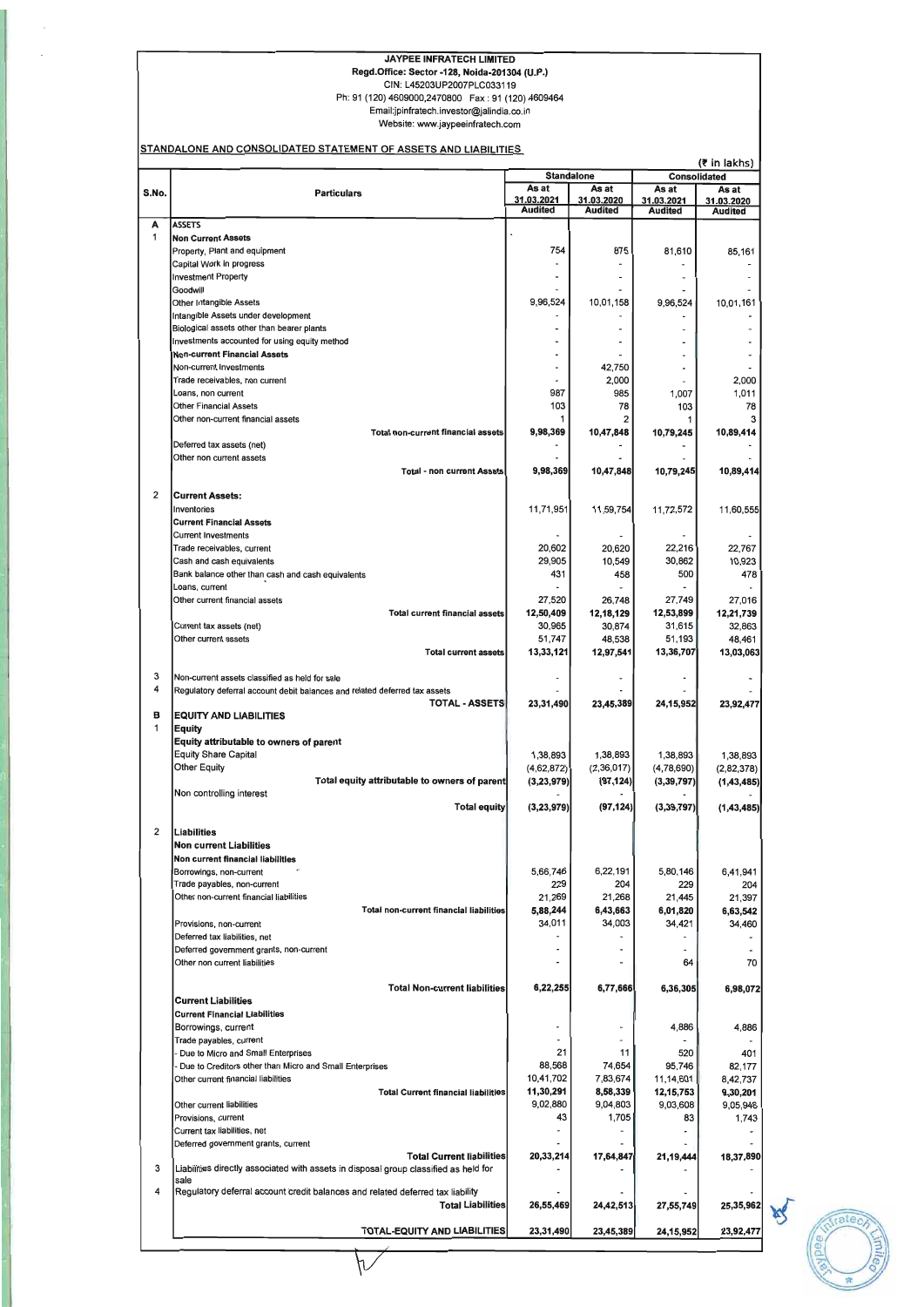|     |                                                                                                                                                                     |                                          |                                        |                                         | (₹ in lakhs)                           |
|-----|---------------------------------------------------------------------------------------------------------------------------------------------------------------------|------------------------------------------|----------------------------------------|-----------------------------------------|----------------------------------------|
|     |                                                                                                                                                                     |                                          | Standalone                             |                                         | Consolidated                           |
|     |                                                                                                                                                                     | For the Year!<br>ended March<br>31, 2021 | For the Year<br>ended March<br>31,2020 | For the Year!<br>ended March<br>31,2021 | For the Year<br>ended March<br>31,2020 |
| (A) | <b>CASH FLOW FROM OPERATING ACTIVITIES:</b>                                                                                                                         |                                          |                                        |                                         |                                        |
|     | Net Profit / (Loss) before Tax as per Statement of Profit & Loss<br><b>Add Back:</b>                                                                                | (2.26, 850.15)                           | (2,05,285,77)                          | (1, 96, 339.41)                         | (2, 16, 019.06)                        |
|     | (a) Depreciation and amortization<br>(b) Interest & Finance Charges                                                                                                 | 4,859.86<br>2.04.346.68                  | 4,927 72<br>1,78,907 47                | 8,355.51<br>2,12,840.66                 | 8,795.97<br>1,86,681.04                |
|     | Provision for impairment loss in the value of investment in subsidiary<br>(c)<br>Allowance For Expected Credit Loss<br>(d)<br>Allowance For Onerous Contract<br>(e) | 384.89                                   | 2,367 04<br>33,889 35                  | 676.06                                  | 2,381.52<br>33,889.35                  |
|     | (f) Loss on Asset disposal<br>Allowance for Impairment Loss<br>(g)                                                                                                  | 42,750.00                                | 755                                    | 7.04                                    | 7.55                                   |
|     | Allowance For Obsolcte Inventory<br>(h)                                                                                                                             | 7.04                                     |                                        |                                         |                                        |
|     | (i)<br>Other adjustment                                                                                                                                             | 2,52,348.47                              | 2,20,099.12                            | 12.00<br>2,21,891.27                    | 246.45<br>2,32,001.87                  |
|     | Deduct:<br>(a) Interest Income                                                                                                                                      | 5.59                                     | 599                                    | 10.81                                   | 12.45                                  |
|     | Profit on sale of Assets<br>(b)                                                                                                                                     |                                          |                                        |                                         |                                        |
|     | Other adjustment<br>(c)                                                                                                                                             | 4.10                                     | 3.60<br>9.59                           | 157.62<br>168.44                        | 51.51<br>63.96                         |
|     | Operating Profit before Working Capital Changes                                                                                                                     | 9.70<br>25,488.62                        | 14,803.77                              | 25,383.42                               | 15,918.86                              |
|     | <b>Adjustments for:</b>                                                                                                                                             |                                          |                                        |                                         |                                        |
|     | (a) Increase/(Decrease) in Other Bank balances                                                                                                                      | (26.74)                                  | (22.24)<br>3,006.45                    | (26.74)<br>(1,948.30)                   | (22.24)<br>2,944.88                    |
|     | (b) Increase/(Decrease) in Trade Receivables<br>Increase/(decrease) in Other current/ Non Current Assets<br>(c)                                                     | (1,633.96)<br>3.208.83                   | (11, 752.88)                           | 3,180.54                                | (11,240.82)                            |
|     | (Decrease)/increase in Current Tax Assets (Net)<br>(d)                                                                                                              | 90.49                                    | 867.04                                 | 90.49                                   | 867.04                                 |
|     | (Decrease)/increase in Other financial Assets<br>(e)                                                                                                                | 799.65                                   | (3,045.06)                             | 827.08                                  | (3,376.68)                             |
|     | Increase/(decrease) in Inventories<br>(f)                                                                                                                           | 12.205.46                                | (76, 49002)                            | 12,024.59                               | (76, 496.16)                           |
|     | Decrease /(increase) in Provisions<br>(g)                                                                                                                           | 1,654.82                                 | (1,694.38)                             | 1,699.95                                | (1,847.73)                             |
|     | Decrease/(Increase) in Trade payables<br>(h)                                                                                                                        | (13.949.32)                              | (5,915,18)                             | (14, 162.91)                            | (7,400.62)                             |
|     | Decrease in financial, other Current/non current Liabilities<br>(i)                                                                                                 | 3,666.26                                 | 92,581.47                              | 4,935.22                                | 92,043.75<br>(4,528.57)                |
|     | Cash Generated from Operations                                                                                                                                      | 6,015.49<br>19,473.14                    | (2,464.79)<br>17,268.56                | 6.619.92<br>18,763.51                   | 20,447.43                              |
|     | Deduct:<br>(a) Income Tax Adjustment                                                                                                                                |                                          | 8,990.00                               | (1, 493.04)                             | 9,331.57                               |
|     |                                                                                                                                                                     |                                          | 8,990.00<br>8,278.56                   | (1,493.04)<br>20,256.55                 | 9,331.57<br>11,115.86                  |
|     | CASH INFLOW / (OUTFLOW) FROM OPERATING ACTIVITIES                                                                                                                   | 19,473.14                                |                                        |                                         |                                        |
| (B) | <b>CASH FLOW FROM INVESTING ACTIVITIES:</b><br>Inflow:                                                                                                              |                                          |                                        |                                         |                                        |
|     | (a) Interest Income                                                                                                                                                 | 5.59                                     | 5.99                                   | 10.15                                   | 11.19                                  |
|     | Sale of Fixed Assets<br>(b)                                                                                                                                         |                                          | 25.59                                  |                                         | 25.59                                  |
|     | (c) Proceed from FDR's                                                                                                                                              | 5.59                                     | 31.58                                  | (48.92)<br>(38.77)                      | 67.34<br>104.12                        |
|     | Outflow:<br>(a) Increase in Fixed Assets (including Capital work in progress)                                                                                       | 104.20<br>104.20                         | 421.78<br>421.78                       | 167.26<br>167.26                        | 684.07<br>684.07                       |
|     | CASH INFLOW/(OUTFLOW) FROM INVESTING ACTIVITIES                                                                                                                     | (98.61)                                  | (390.19)                               | (206.03)                                | (579.94)                               |
| (C) | <b>CASH FLOW FROM FINANCING ACTIVITIES:</b>                                                                                                                         |                                          |                                        |                                         |                                        |
|     | Inflow:                                                                                                                                                             |                                          |                                        |                                         |                                        |
|     | (a) Long-Term Borrowings -Secured<br>(b) (Increase) / decrease in Short term borrowing                                                                              |                                          | $\overline{\phantom{a}}$               |                                         | (116.28)<br>(116.28)                   |
|     | Outflow:                                                                                                                                                            |                                          |                                        |                                         |                                        |
|     | Repayment of Borrowings -secured<br>(a)<br>(b) Long-Term Borrowings - Unsecured                                                                                     |                                          |                                        |                                         | 335.27                                 |
|     | (c) Interest & Finance Charges Paid                                                                                                                                 | 1888<br>18.88                            | 1888<br>18.88                          | 111.81<br>111.81                        | 2,072.25<br>2,407.52                   |
|     | CASH INFLOW/(OUTFLOW) FROM FINANCING ACTIVITIES                                                                                                                     | (18.88)                                  | (18.88)                                | (111.81)                                | (2,523.80)                             |
|     | NET INCREASE/(DECREASE) IN CASH AND CASH EQUIVALENTS                                                                                                                | 19,355.65                                | 7,869.49                               | 19,938.71                               | 8,012.12                               |
|     | CASH AND CASH EQUIVALENTS AS AT THE BEGINNING OF THE                                                                                                                | 10,549.03                                | 2,679.54                               | 10,922.94                               | 2,910.82                               |
|     | CASH AND CASH EQUIVALENTS AS AT THE END OF THE YEAR                                                                                                                 | 29,904.68                                | 10,549.03                              | 30,861.65                               | 10,922.94                              |
|     |                                                                                                                                                                     |                                          |                                        |                                         |                                        |
|     | COMPONENTS OF CASH AND CASH EQUIVALENTS :                                                                                                                           |                                          |                                        |                                         |                                        |
|     | In Balance with Schedule Banks (Refer Note No.9)                                                                                                                    |                                          |                                        |                                         |                                        |
|     | Balance with Bank                                                                                                                                                   | 7,505.99                                 | 10,327.58                              | 8,389.65                                | 10,599.43                              |
|     | Cash and Cheques on Hand<br>Demand deposit                                                                                                                          | 211.68<br>22,187.01                      | 221.45                                 | 284.99<br>22,187.01                     | 284.79<br>38.72                        |

 $\ddot{\phantom{a}}$ 

frate<sub>c</sub>

 $\mu$ 

E Ø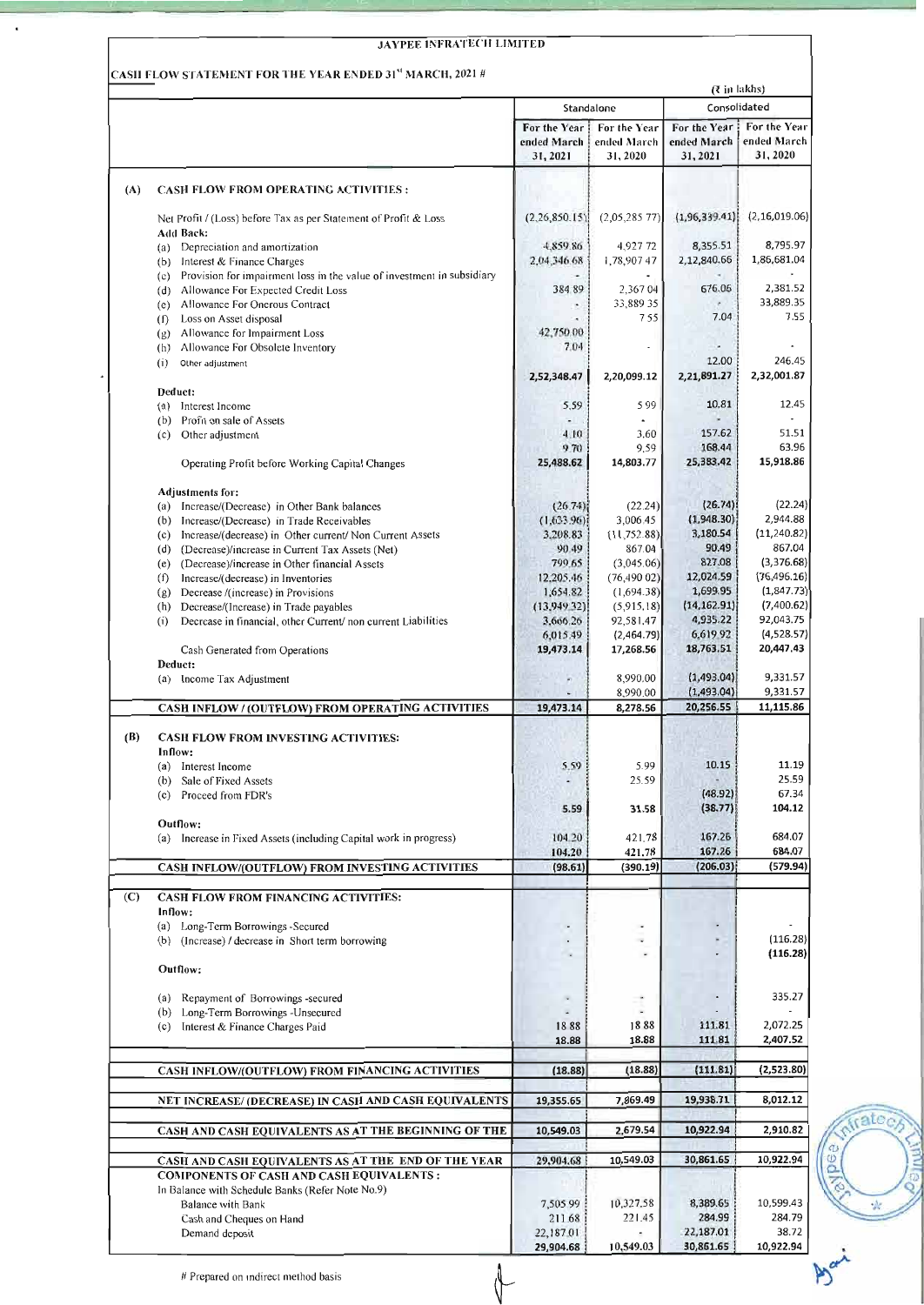# Jaypee Infratech Limited CIN:L45203UP2007PLC033119

|        | Compliance pursuant to the Regulation 52 (4) of Securities and Exchange Board of India (Listing Obligations And Disclosure Requirements) Regulations, 2015 |                                                           |                                                                           |                                     |                                     |                                                                       |                                                 |                                                                                      |                                      |                                                             |                                                                                                                                                                                                           |
|--------|------------------------------------------------------------------------------------------------------------------------------------------------------------|-----------------------------------------------------------|---------------------------------------------------------------------------|-------------------------------------|-------------------------------------|-----------------------------------------------------------------------|-------------------------------------------------|--------------------------------------------------------------------------------------|--------------------------------------|-------------------------------------------------------------|-----------------------------------------------------------------------------------------------------------------------------------------------------------------------------------------------------------|
| (a)    | Details of Credit Rating                                                                                                                                   |                                                           |                                                                           |                                     |                                     |                                                                       |                                                 |                                                                                      |                                      |                                                             |                                                                                                                                                                                                           |
|        | (i) The company received rating "D" from CARE on 26.02.2021                                                                                                |                                                           |                                                                           |                                     |                                     |                                                                       |                                                 |                                                                                      |                                      |                                                             |                                                                                                                                                                                                           |
|        | Non-Convertible Debentures issue of ₹40000 Lakhs.                                                                                                          |                                                           |                                                                           |                                     |                                     |                                                                       |                                                 |                                                                                      |                                      |                                                             |                                                                                                                                                                                                           |
|        | Particulars                                                                                                                                                |                                                           |                                                                           |                                     |                                     |                                                                       |                                                 |                                                                                      |                                      |                                                             | As on 31.03.2021                                                                                                                                                                                          |
| (b)    | Asset Cover available                                                                                                                                      |                                                           |                                                                           |                                     |                                     |                                                                       |                                                 |                                                                                      |                                      |                                                             | As per note 1 below                                                                                                                                                                                       |
| (c)    | Debt Equity Ratio                                                                                                                                          |                                                           |                                                                           |                                     |                                     |                                                                       |                                                 |                                                                                      |                                      |                                                             | Below 0                                                                                                                                                                                                   |
| (d)    | Previous due dates for the payment of interest/repayment of principal of Non-Convertible debentures and whether the same has been paid or not              |                                                           |                                                                           |                                     |                                     |                                                                       |                                                 |                                                                                      |                                      |                                                             | As per note 2 below                                                                                                                                                                                       |
| (e)    | Next due date for the payment of interest/principal along with the amount of interest payable and the redemption amount                                    |                                                           |                                                                           |                                     |                                     |                                                                       |                                                 |                                                                                      |                                      |                                                             | As per note 2 below                                                                                                                                                                                       |
| (f)    | Debt Service coverage ratio                                                                                                                                |                                                           |                                                                           |                                     |                                     |                                                                       |                                                 |                                                                                      | Below 0                              |                                                             |                                                                                                                                                                                                           |
| (g)    | Interest Service Coverage Ratio                                                                                                                            |                                                           |                                                                           |                                     |                                     |                                                                       |                                                 |                                                                                      | Below 0                              |                                                             |                                                                                                                                                                                                           |
| (h)    | Debenture Redemption Reserve (in ₹ Lakhs)                                                                                                                  |                                                           |                                                                           |                                     |                                     |                                                                       |                                                 |                                                                                      | 3353                                 |                                                             |                                                                                                                                                                                                           |
| (i)    | Net Worth (in ₹ Lakhs)                                                                                                                                     |                                                           |                                                                           |                                     |                                     |                                                                       |                                                 |                                                                                      | (3, 23, 979)                         |                                                             |                                                                                                                                                                                                           |
|        | Net profit / (Loss) after tax (in ₹ Lakhs)                                                                                                                 |                                                           |                                                                           |                                     |                                     |                                                                       |                                                 |                                                                                      | (2, 26, 850)                         |                                                             |                                                                                                                                                                                                           |
|        | Earnings per share (in ₹)<br>(k)                                                                                                                           |                                                           |                                                                           |                                     |                                     |                                                                       |                                                 |                                                                                      | (16.33)                              |                                                             |                                                                                                                                                                                                           |
|        |                                                                                                                                                            |                                                           |                                                                           |                                     |                                     |                                                                       |                                                 |                                                                                      |                                      |                                                             |                                                                                                                                                                                                           |
|        |                                                                                                                                                            |                                                           |                                                                           |                                     |                                     |                                                                       |                                                 |                                                                                      |                                      |                                                             | Note 1 The privately placed listed Non Convertible Debentures aggregating to ₹ 21195 lakh as on 31st March 2021 are secured by way of exclusive charge /mortgage on 124.73 acres of land situated at Land |
|        | parcel 4 i.e. Tappal, Dist. Aligarh, Uttar Pradesh.                                                                                                        |                                                           |                                                                           |                                     |                                     |                                                                       |                                                 |                                                                                      |                                      |                                                             |                                                                                                                                                                                                           |
| Note 2 |                                                                                                                                                            |                                                           |                                                                           |                                     |                                     |                                                                       |                                                 |                                                                                      |                                      |                                                             |                                                                                                                                                                                                           |
| S.No.  | <b>ISIN No.</b>                                                                                                                                            | <b>Previous Due</b><br>Date of Interest<br><b>Payment</b> | Interest amount<br>payable (Apr<br>2020 to Mar.<br>2021) (Rs. In<br>lacs) | Interest has<br>been paid or<br>not | Next date of<br>interest<br>payment | <b>Interest</b><br>amount<br>payable (April<br>2021) (Rs. In<br>lacs) | <b>Previous date</b><br>of principal<br>payment | <b>Principal</b><br>amount<br>payable (Apr<br>2020 to Mar.<br>2021) (Rs. In<br>Lacs) | Next date of<br>principal<br>payment | Principal<br>amount payable<br>(Mar. 2021) (Rs.<br>In Lacs) | <b>Credit Rating</b>                                                                                                                                                                                      |
|        | INE099J07160                                                                                                                                               |                                                           |                                                                           |                                     |                                     |                                                                       | 31.12.2017                                      |                                                                                      |                                      | D                                                           |                                                                                                                                                                                                           |
|        | INE099J07186                                                                                                                                               |                                                           |                                                                           | Refer the note appended below       |                                     |                                                                       | 31.12.2018                                      |                                                                                      | Refer the note appended below        |                                                             | D                                                                                                                                                                                                         |
| 3      | INE099J07194                                                                                                                                               | 30.06.2019                                                |                                                                           |                                     |                                     | D                                                                     |                                                 |                                                                                      |                                      |                                                             |                                                                                                                                                                                                           |

In the Judgement dated March 24, 2021, Hon'ble Supreme Court has directed to complete the CIRP within the extended time of 45 days from the date of this judgment by inviting modified/fresh resolution plans from Suraksha Realty and NBCC Ltd. The Interim Resolution Professional invited Resolution Plans from NBCC Ltd and Suraksha Realty. Consequently, both applicants have submitted their bids on 07.04.2021. Upon discussion of said resolution plan in CoC from time to time, both applicants have revised their bids which are put to vote by CoC. The last date for completion of CIRP of JIL is 07.07.2021 as per the extension sought from Hon'ble Supreme Court.

### Note: 3

The Corporate Insolvency Resolution Process (CIRP) that was initiated against the Company on 09.08.2017 that has since been concluded with approval of Resolution plan of NBCC (India) Limited (NBCC) (with certain modifications) by NCLT, Principal Bench, New Delhi vide its order dated 03.03.2020 which was pending before the Hon'ble National Company Law Appellate Tribunal ("NCLAT") against the Hon'ble NCLT order dated 03.03.2020 against certain modifications made to its Resolution Plan, The Hon'ble Suprem Court vide its order dated 06.08.2020 transferred all the pending appeals/cases with NCLAT to itself. In the meantime, Hon'ble Supreme Court directed the IRP to manage the affairs of Jaypee Infratech Limited and there shall be ad-interim stay of the operations of the Hon'ble NCLAT's order dated 22 April 2020.

The Debenture holder has filed a claim with the Interim Resolution Professional and the dues will be settled as per approved Resolution Plan.

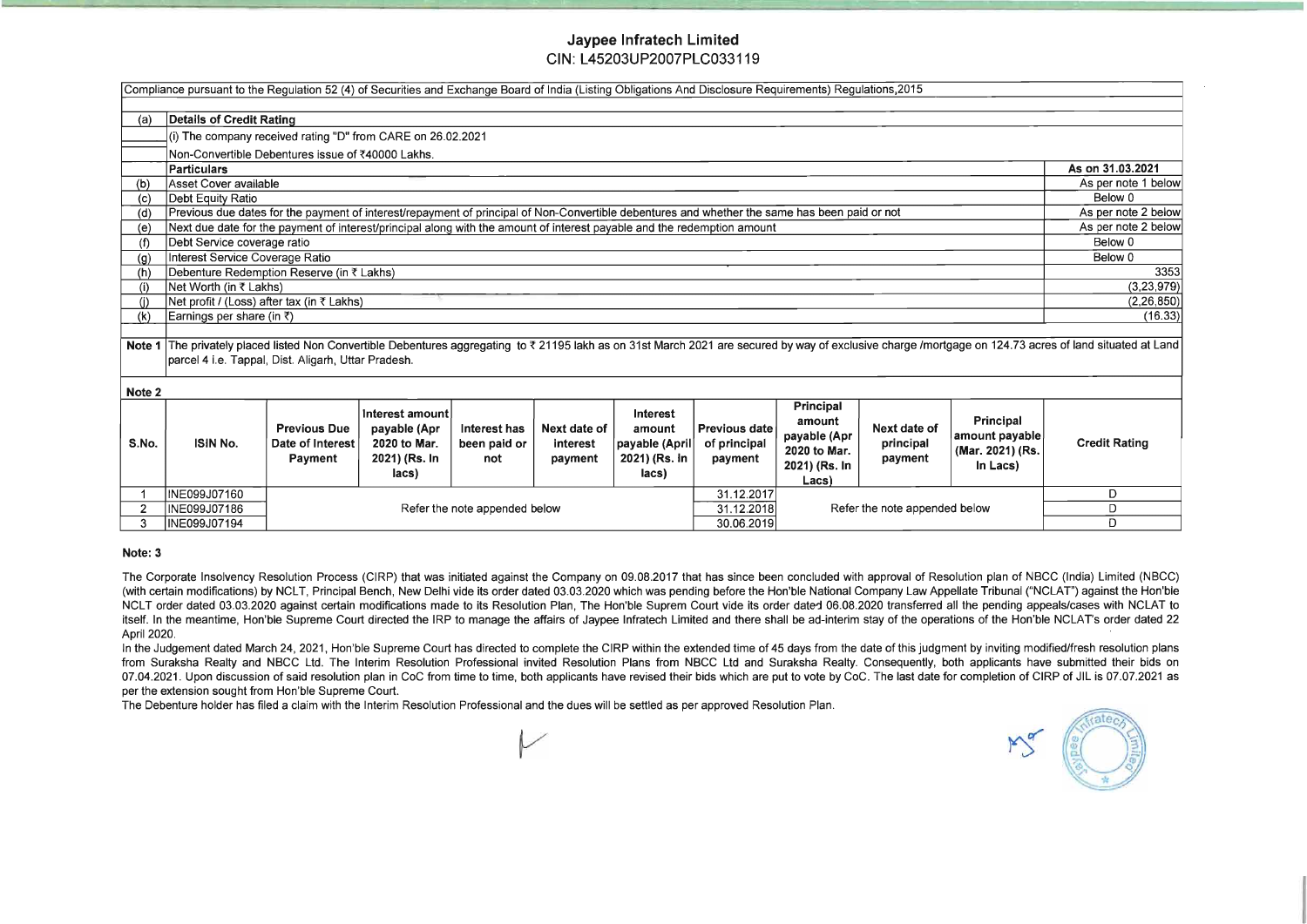# --------------------e. ..-------------------  $\text{DASS GUPTA} \overset{\mathcal{L}}{\mathcal{L}} \text{ASSOCIATES}$ B-4, Gulmohar Park New Delhi - 110049

Tel.No.:- 011-46111000<br>CHARTERED ACCOUNTANTS

New Delhi - 110049 admin@dassgupta.com

Independent Auditor's Report on the Standalone Financial Results of JAYPEE INFRATECH LllVllTED for the quarter and year ended March 31, 2021 pursuant to Securities and Exchange BoBrd of India (Listing Obligations and Disclosure Requirements) Regulations, 2015.

To Interim Resolution Professional Jay'pee Infratech Limited

#### 1. Opinion:

We have audited the accompanying statement containing the Annual Audited Standalone Financial Results of JAYPEE INFRATECH LIMITED ('the Company') for the quarter and year ended March 31, 2021 together with the notes thereon (hereinafter referred to as "the Statement" and initialed for the purpose of identification), being submitted by the Company pursuant to the requirements of Regulation 33 and Regulation 52 of the SEBI (Listing Obligations and Disclosure Requirements) Regulations, 2015 as amended ('the Listing Regulations').

In our opinion and to the best of our information and according to the explanation given to us, the statement

- a) are presented in accordance with the requirements of Regulation 33 and Regulation 52 ofthe SEBI (Listing Obligations and Disclosure Requirements) ReguJations, 2015, as amended; and
- b) gives a true and fair view in conformity with the aforesaid Indian Accounting Standards and other accounting principles generally accepted in India of the total comprehensive income (comprising of loss and other comprehensive income) and other financial information of the Company for the quarter and year ended March 31, 2021.

#### 2. Basis of Opinion

We conducted our audit in accordance with the Standards on Auditing (SAs) specified under section 143(10) of the Companies Act, 2013 (the Act). Our responsibilities under those Standards are further described in the Auditor's Responsibilities for the Audit of the Standalone Financial Results section of our report. We are independent of the Company in accordance with the Code of Ethics issued by the Institute of Chartered Accountants of India together with the ethical requirements that are relevant to our audit of the fmancial results under the provisions of the Act and the Rules thereunder, and we have fulfilled our other ethical responsibilities in accordance with these requirements and the Code of Ethics. We believe that the audit evidence obtained by us is sufficient and appropriate to provide a basis for our opinion.

#### 3. Material Uncertainty Related to Going Concern

We draw attention to Note No. 2 regarding the status of Corporate Insolvency Resolution Process of the Company under Insolvency and Bankraptcy Code, 2016 (the Code) which<br> $\begin{pmatrix} 0 \\ 0 \\ 0 \end{pmatrix}$  (the Code) which<br>Page 1 of 4 CHARTERED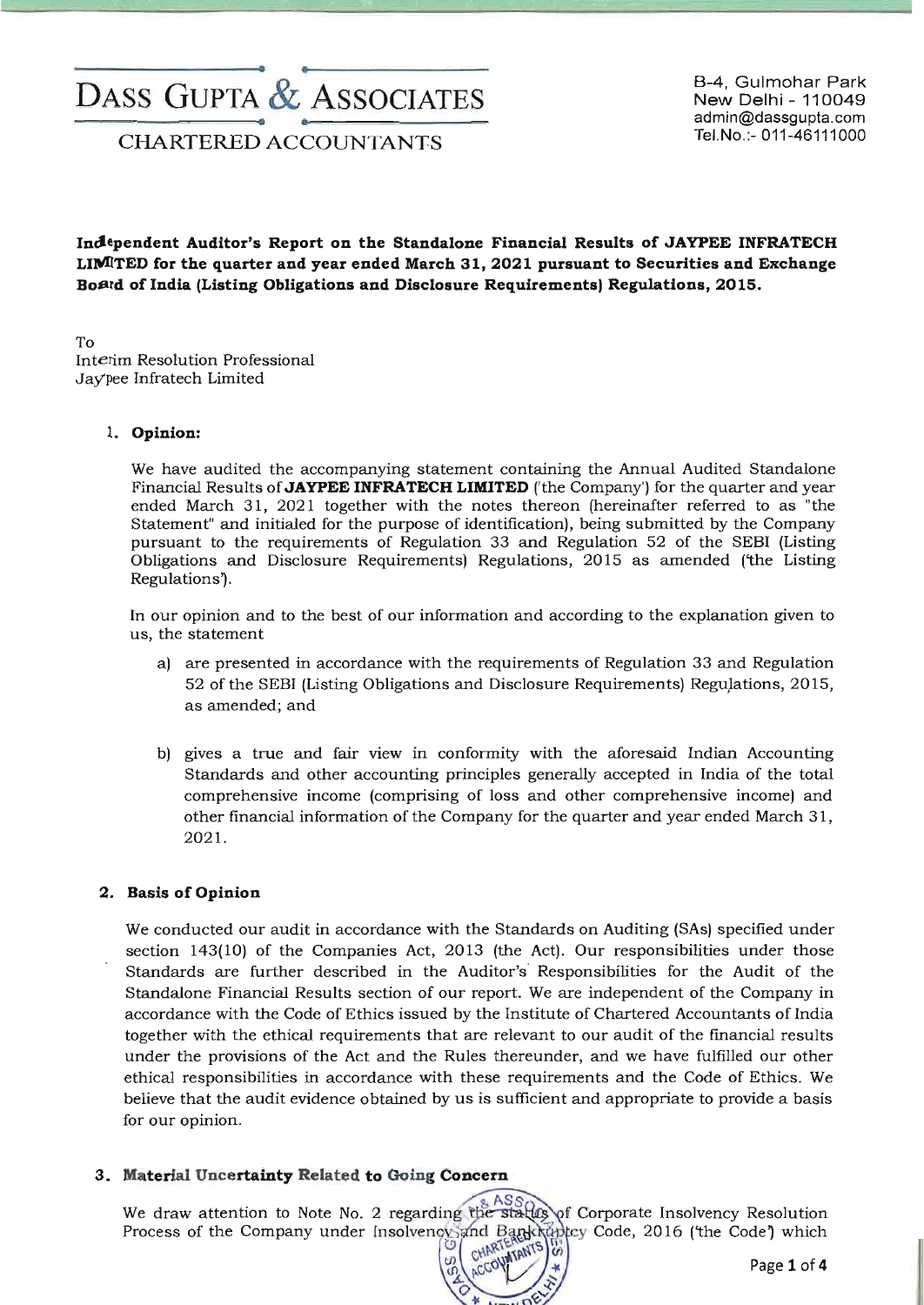provides that bids received from Suraksha Realty and NBCC Ltd. are put to vote by Committee of Creditors ("CoC") and operations of the company are managed by Interim Resolution Professional. These events indicate that a material uncertainty exists that may cast significant doubt on the company's ability to continue as a going concern.

Our opinion is not modified in respect of above stated matter.

#### **4. Emphasis of matter**

We draw attention to:

- a) Note no. 2 & 8 which describes the status of Corporate Insolvency Resolution Process of the Company under Insolvency and Bankruptcy Code, 2016 ('the Code') and related matters.
- b) Note No. 4 regarding disclosure of balance cost estimates based on independent consultants' report, which may vary based on the factors prevailing at the time of actual execution.

Our opinion is not modified in respect of above stated matters.

#### **5. Management's Responsibility for the Standalone Financial Results**

The company has been undergoing Corporate Insolvency Resolution Process ("CIRP") in terms of the provisions of the Insolvency & Bankruptcy Code, 2016 ("IBC") vide order dated 09.08.2017 and 14.08.2018 passed by the Hon'ble National Company Law Tribunal ("NCLT") Allahabad read with order dated 09.08.2018 passed by the Hon'ble Supreme Court of India in Writ Petition (Civil) No. 744/2017 and order dated 06.11.2019 passed by the Hon'ble Supreme Court of India in the matter of Jaiprakash Associates Ltd. & Anr. Vs. IDBI Bank Ltd. & Anr. As per Section 20 of the Insolvency Code, management & operations of the Company were being managed by Interim Resolution Professional Mr. Anuj Jain, on a Going Concern Basis.

The Committee of Creditors ("CoC") approved the Resolution Plan of NBCC India Limited ("NBCC") on 17.12.2019. The Hon'ble NCLT, Principal Bench (Delhi) vide its order dated 03.03.2020 approved the Resolution Plan of NBCC. However, the Resolution Plan is not implemented and NBCC filed an appeal against Hon'ble NCLT order on 20.03.2020 with Hon'ble National Company Law Appellate Tribunal (NCLAT).

Further, Hon'ble NCLAT vide its order dated 22.04.2020 provides that the approved Resolution Plan may be implemented subject to outcome of appeal and Interim Resolution Professional (IRP) may constitute an Interim Monitoring Committee ("IMC") comprising of IRP, NBCC and three largest lenders of JIL i.e. IDB! Bank Limited, India Infrastructure Limited (IIFCL) and Life Insurance Corporation of India (LIC). IMC, in its first meeting dated . 27.04.2020, determined role, responsibilities, powers and functions ofIMC including manage the operations of the company as going concern.

Hon'ble Supreme Court of India vide order dated 06.08.2020 directed all appeals pending before the Hon'ble NCLAT shall stand transferred to this Court. Hon'ble Supreme Court further directed the IRP to continue to manage the affairs of the company and there shall be ad interim stay of the operation of the impugned Hon'ble NCLAT order dated 22.04.2020. Further, directions were passed by the Hon'ble Supreme Court of India vide order dated 10.09.2020 that since the entire resolution plan is pending consideration in these proceedings before this Court, it is appropriate that no coercive action be taken by any person/ authority against the Company until further orders on the principle underlying Section 14 of the Insolvency and Bankruptcy Code, 2016.

Hon'ble Supreme Court of India vide its order dated 24.03.2021 has directed the IRP to complete the CIRP within the extended time of 45 days by inviting modified/fresh resolution plans from Suraksha Realty and NBCC only. Pursuant to the directions of Hon'ble Supreme

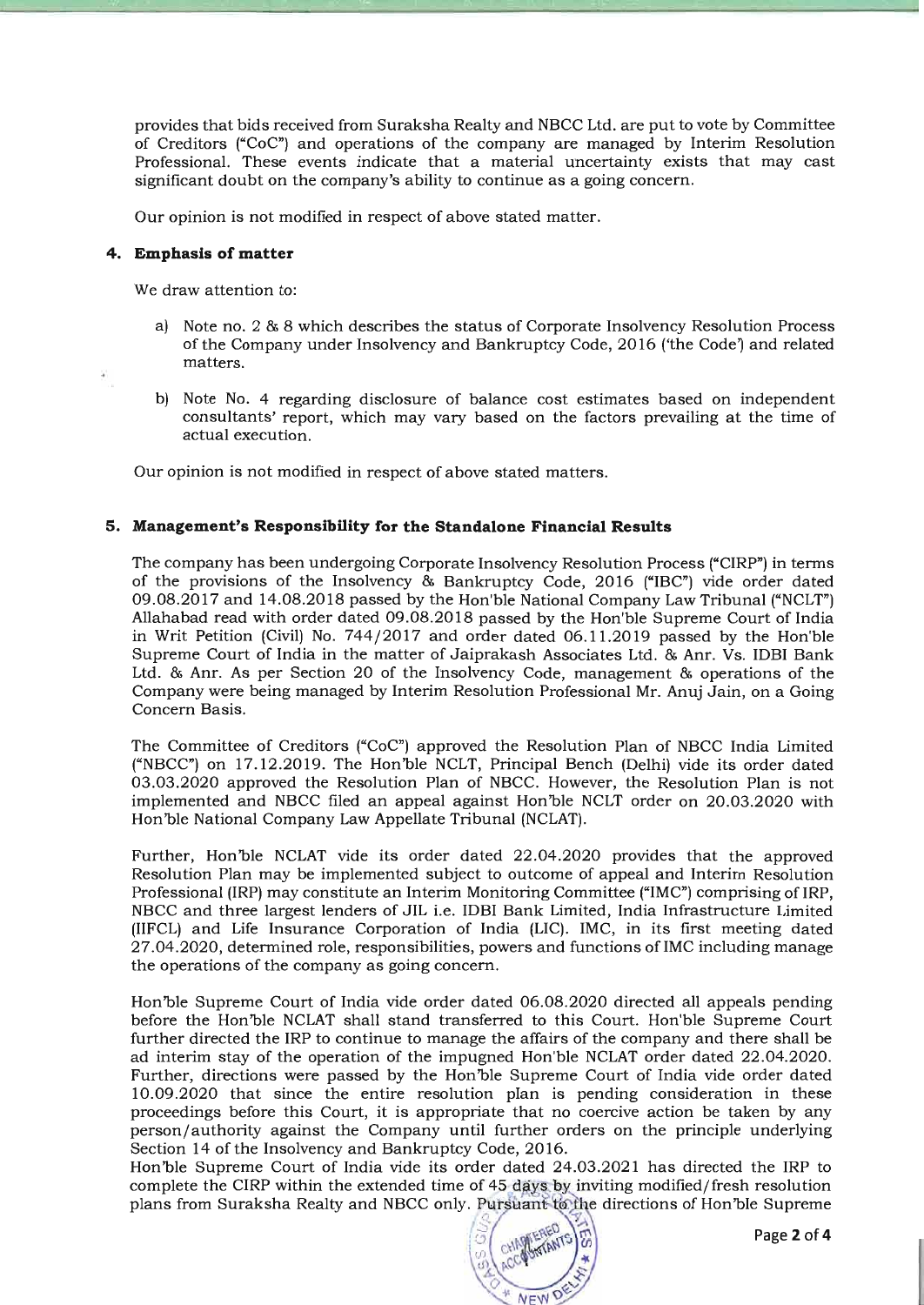Court of India, IRP invited fresh/modified Resolution Plan from Suraksha Realty and NBCC. Consequently, Suraksha Realty and NBCC have submitted their bids on 07.04.2021. Upon discussion of said resolution plans in CoC from time to time, both applicants have revised their bids. CoC sought extension from Hon'ble Supreme Court  $07.07.2021$  to complete CIRP of the company and both the applicants have submitted their final resolution plan which are put to vote by the CoC.

IRP is currently managing the operations of the company and financial statements have been prepared on going concern basis.

The statement, which is the responsibility of the Company's Management and approved by Interim Resolution Professional, has been prepared on the basis of the related standalone annual financial statements. The management of the Company is responsible for the preparation and presentation of the statement that give a true and fair view of the net profit and other comprehensive income of the Company and other financial information in accordance with the recognition and measurement principles laid down in the applicable Indian Accounting Standards (IND AS) prescribed under Section 133 of the Act read with relevant rules issued thereunder and other accounting principles generally accepted in India and in compliance with Regulation 33 and Regulation 52 of the Listing Regulations. This responsibility also includes maintenance of adequate accounting records in accordance with the provisions of the Act for safeguarding of the assets of the Company and for preventing and detecting frauds and other irregularities; selection and application of appropriate accounting policies; making judgments and estimates that are reasonable and prudent; and design, implementation and maintenance of adequate internal financial controls that were operating effectively for ensuring the accuracy and completeness of the accounting records, relevant to the preparation and presentation of the statement that give a true and fair view and are free from material misstatement, whether due to fraud or error.

In preparing the statement, the management is responsible for assessing the Company's ability to continue as a going concern, disclosing, as applicable, matters related to going concern and using the going concern basis of accounting unless the management either intends to liquidate the Company or to cease operations, or has no realistic alternative but to do so.

The management is also responsible for overseeing the Company's financial reporting process.

#### **6. Auditor's Responsibility for the Audit of Standalone Financial Results**

Our objectives are to obtain reasonable assurance about whether the statement as a whole is free from material misstatement, whether due to fraud or error, and to issue an auditor's report that includes our opinion. Reasonable assurance is a high level of assurance, but is not a guarantee that an audit conducted in accordance with SAs will always detect a material misstatement when it exists. Misstatements can arise from fraud or error and are considered material if, individually or in the aggregate, they could reasonably be expected to influence the economic decisions of users taken on the basis of the statement.

As part of an audit in accordance with SAs, we exercise professional judgment and maintain professional skepticism throughout the audit. We also:

• Identify and assess the risks of material misstatement of the statement, whether due to fraud or error, design and perform audit procedures responsive to those risks, and obtain audit evidence that is sufficient and appropriate to provide a basis for our opinion. The risk of not detecting a material misstatement resulting from fraud is higher than for one resulting from error, as fraud may involve of not detecting a material misstatement resulting from fraud is higher than for one resulting misrepresentations, or the override of internal control.

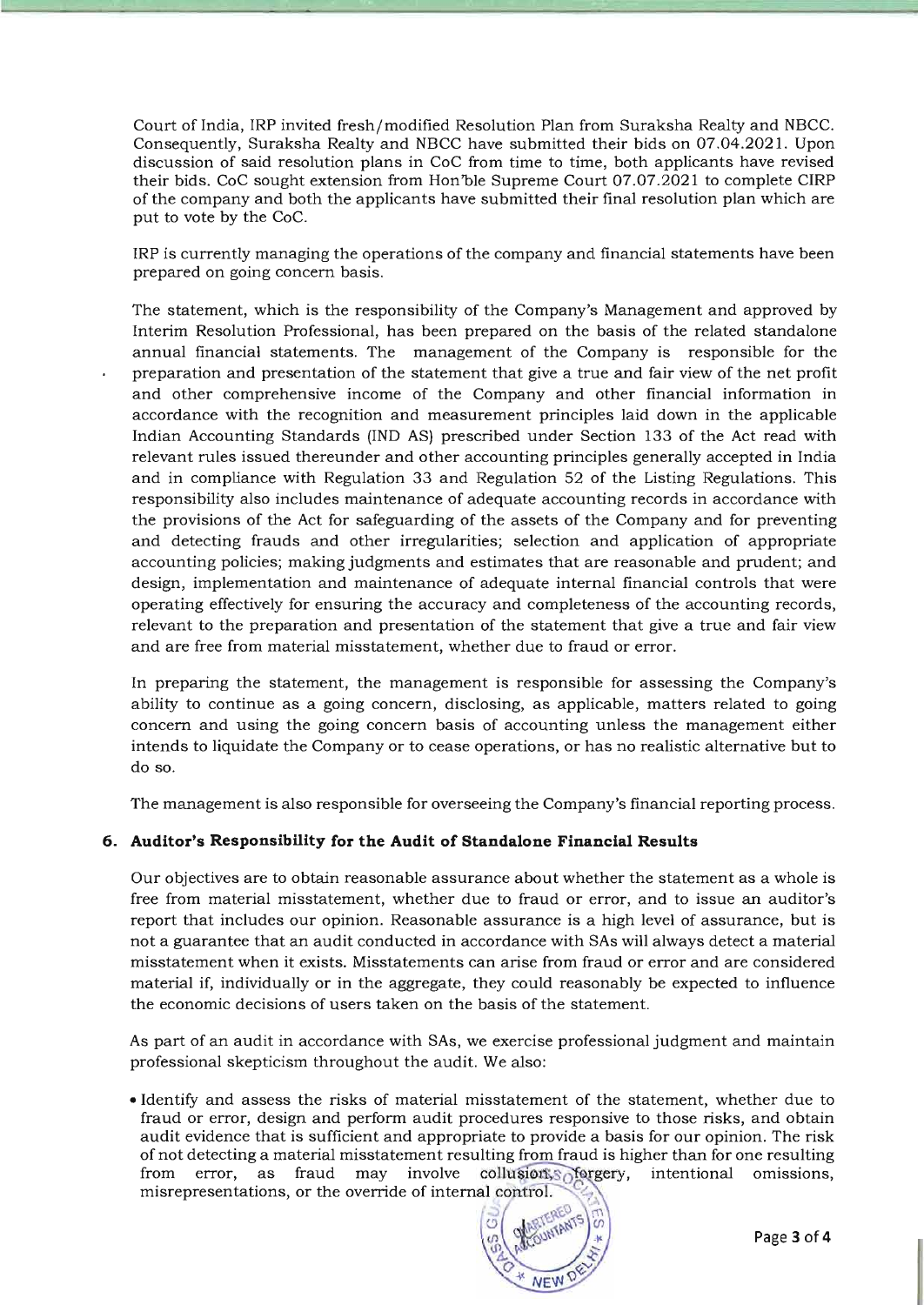- Obtain an understanding of internal control relevant to the audit in order to design audit procedures that are appropriate in the circumstances. Under Section 143(3)(i) of the Act, we are also responsible for expressing our opinion through a separate report on complete set of financial statements on whether the company has adequate internal financial control with reference to financial statement in place and the operating effectiveness of such controls.
- Evaluate the appropriateness of accounting policies used and the reasonableness of accounting estimates and related disclosures made by the management.
- Conclude on the appropriateness of the management's use of the going concern basis of accounting and, based on the audit evidence obtained, whether a material uncertainty exists related to events or conditions that may cast significant doubt on the Company's ability to continue as a going concern. If we conclude that a material uncertainty exists, we are required to draw attention in our auditor's report to the related disclosures in the financial results or, if such disclosures are inadequate, to modify our opinion. Our conclusions are based on the audit evidence obtained up to the date of our auditor's report. However, future events or conditions may cause the Company to cease to continue as a going concern . I
- Evaluate the overall presentation, structure and content of the statement, including the disclosures, and whether the statement represent the underlying transactions and events in a manner that achieves fair presentation.

We communicate with those charged with governance regarding, among other matters, the planned scope and timing of the audit and significant audit findings, including any significant deficiencies in internal control that we identify during our audit.

We also provide those charged with governance with a statement that we have complied with relevant ethical requirements regarding independence, and to communicate with them all relationships and other matters that may reasonably be thought to bear on our independence, and where applicable, related safeguards.

#### **7. Other Matters**

Attention is drawn to the fact that the figures for the quarter ended March 31, 2021 and the corresponding quarter ended in the previous year as reported in these Annual Standalone Financial Results are the balancing figures between audited figures in respect of the full financial year and the published year to date figures upto the end of the third quarter of the relevant financial year. Also, the figures up to the end of the third quarter had only been reviewed and not subjected to audit.

Our opinion on the Statement is not modified in respect of above matter.

For Dass Gupta & Associates **Chartered Accountants** Firm's Registration No. 000112N

CA Pankaj Mangal

Partner Membership No. 097890

**Place: Noida Dated: June 22, 2021**  UDIN: 21097890AAAAAAJ4137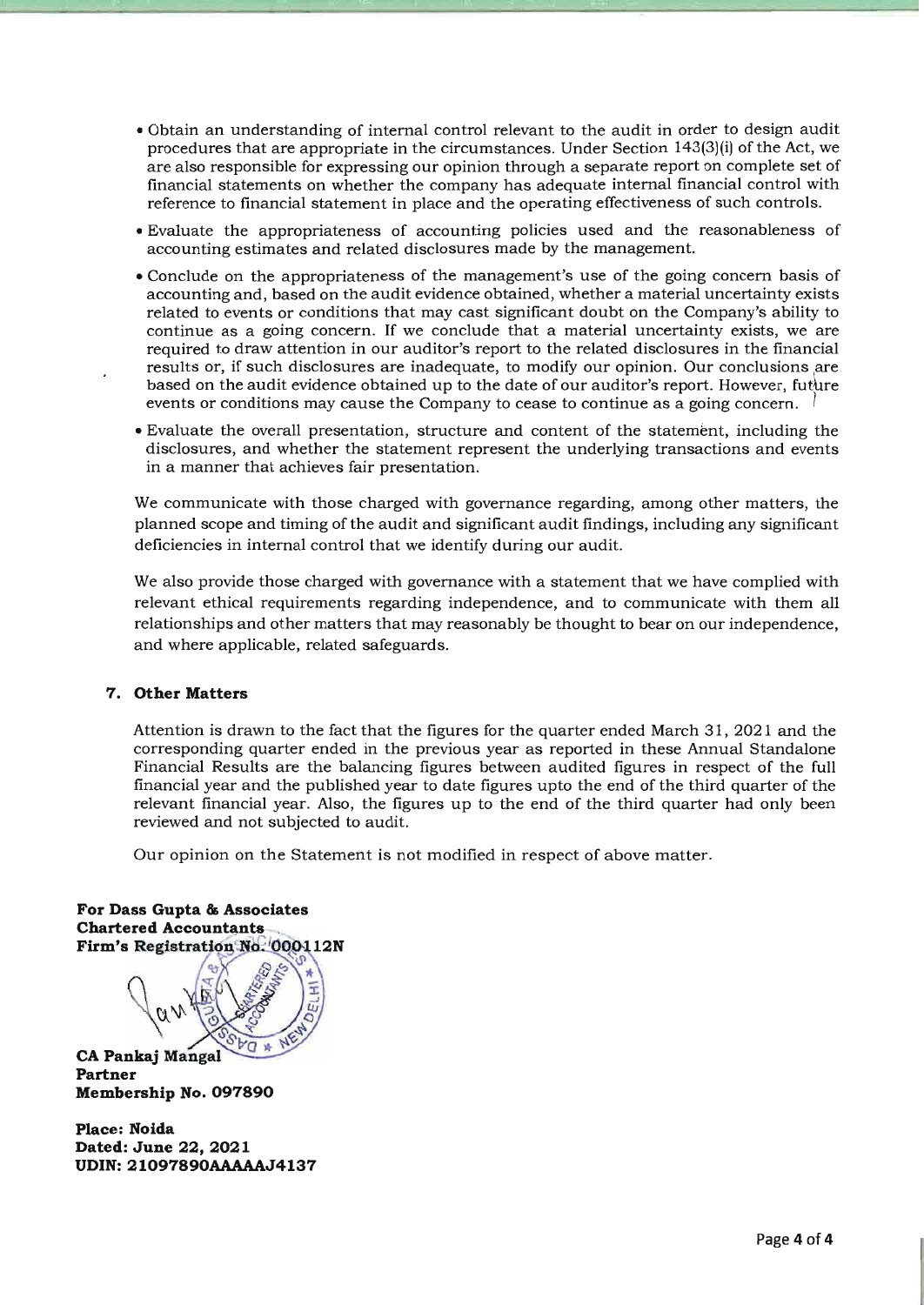# --------------------e. ..------------------- DASS GUPTA & ASSOCIATES

B-4, Gulmohar Park New Delhi - 110049 admin@dassgupta.com<br>Tel.No.:- 011-46111000

Tel.No.:- 011-46111000<br>CHARTERED ACCOUNTANTS

**Incfependent Auditor's Report on the Consolidated Financial Results of JAYPEE INFRATECH LIMITED for the quarter and year ended March 31, 2021 pursuant to the requirement of Securities and Exchange Board of India (Listing Obligations and Disclosure Requirements) Replations,2015.** 

To. Interim Resolution Professional Jaypee Infratech Limited

#### **1. Opinion**

We have audited the accompanying statement containing the Annual Consolidated Audited Financial Results of **JAYPEE INFRATECH LIMITED** (hereinafter referred to as "the Holding Company") and its subsidiary (the Holding Company and its subsidiary together referred to as "the Group") for the quarter and year ended March 31, 2021 together with the notes thereon (hereinafter referred to as "the Statement" and initialed for the purpose of identification) being submitted by the Holding Company pursuant to the requirement of Regulation 33 of the Securities and Exchange Board of India (Listing Obligations and Disclosure Requirements) Regulations, 2015 ('Listing Regulations') as amended.

In our opinion and to the best of our information and according to the explanations given to us and the Statement:

a) Includes the results of the following entities:

| S. No. | Name of the entity               | Relationship |
|--------|----------------------------------|--------------|
|        | Jaypee Healthcare Limited (JHCL) | Subsidiary   |

- b) is presented in accordance with the Listing Regulations in this regard; and
- c) gives a true and fair view in conformity with the aforesaid Indian Accounting Standards and other accounting principles generally accepted in India of the total comprehensive income/(loss) and other financial information of the Group for the quarter and year ended March 31, 2021.

# **2. Basis of Opinion**

We conducted our audit in accordance with the Standards on Auditing (SA's) specified under section  $143(10)$  of the Companies Act, 2013, as amended ('the Act'). An audit includes examining, on a test basis, evidence supporting the amounts disclosed as the Annual Consolidated Financial Results. An audit also includes assessing the accounting principles used and significant estimates made by management. We believe that audit evidence obtained by us is sufficient and appropriate to provide a basis for our opinion.

#### **3. Material Uncertainty Related to Going Concern**

(i) We draw attention to Note No. 2 regarding the Resolution Process of the Holding Company Line 2016 (the Code) which provides that help received hym Suraksha Realty and NBCC

CHARTERED CHARTERED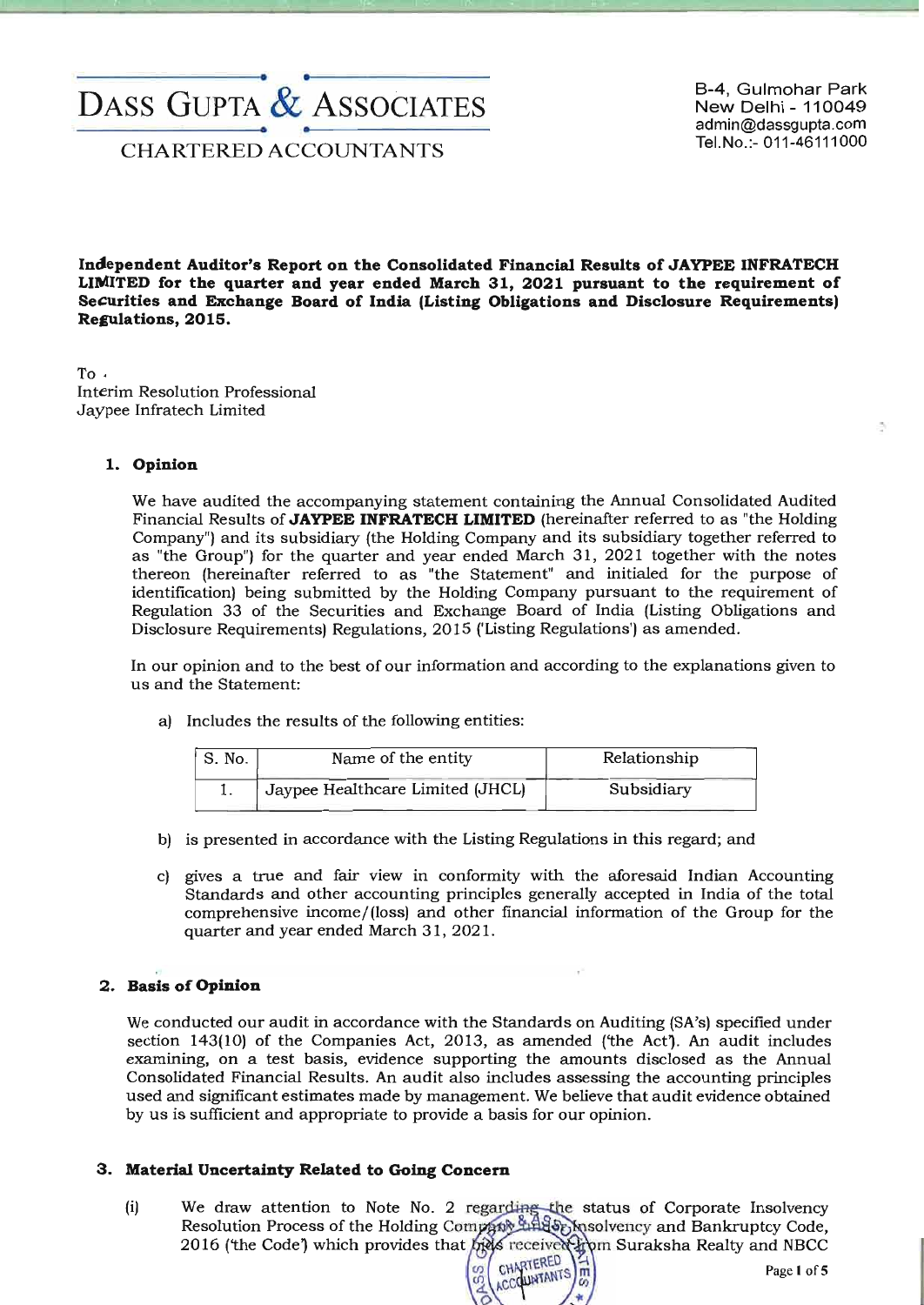Ltd. are put to vote by Committee of Creditors ("CoC") and operations of the holding company are managed by Interim Resolution Professional. These events indicate that a material uncertainty exists that may cast significant doubt on the company's ability to continue as a going concern.

- (ii) JHCL has accumulated losses and its net worth has been fully eroded, JHCL has incurred a net loss during the current and the previous years(s). These conditions indicate the existence of a material uncertainty that may cast significant doubt about the company's ability to continue as a going concern. However, the financial statements of JHCL have been prepared on a going concern basis as the management of JHCL is confident that based on its future plans, JHCL's revenue is expected to grow and profitability is expected to improve.
- Our opinion is not modified in respect of above stated matters.

#### **4. Emphasis of matter:**

We draw attention to:

- a) Note no. 2 & 8 which describes the status of Corporate Insolvency Resolution Process of the Holding Company under Insolvency and Bankruptcy Code, 2016 ('the Code') and related matters.
- b) Note No. 4 regarding disclosure of balance cost estimates based on independent consultants' report, which may vary based on the factors prevailing at the time of actual execution.

Our opinion is not modified in respect of above stated matters.

#### **5. Management's Responsibility for the Consolidated Financial Results**

The Holding company has been undergoing Corporate Insolvency Resolution Process ("CIRP") in terms of the provisions of the Insolvency & Bankruptcy Code, 2016 ("IBC") vide order dated 09.08.2017 and 14.08.2018 passed by the Hon'ble National Company Law Tribunal ("NCLT") Allahabad read with order dated 09.08.2018 passed by the Hon'ble Supreme Court of India in Writ Petition (Civil) No. 744/2017 and order dated 06.11.2019 passed by the Hon'ble Supreme Court of India in the matter of Jaiprakash Associates Ltd. & Anr. Vs. IDBI Bank Ltd. & Anr. As per Section 20 of the Insolvency Code, management & operations of the Holding company were being managed by Interim Resolution Professional Mr. Anuj Jain, on a Going Concern Basis.

The Committee of Creditors ("CoC") approved the Resolution Plan of NBCC India Limited ("NBCC") on 17.12.2019. The Hon'ble NCLT, Principal Bench (Delhi) vide its order dated 03.03.2020 approved the Resolution Plan of NBCC. However, the Resolution Plan is not implemented and NBCC filed an appeal against Hon'ble NCLT order on 20.03.2020 with Hon'ble National Company Law Appellate Tribunal (NCLAT).

Further, Hon'ble NCLAT vide its order dated 22.04.2020 provides that the approved Resolution Plan may be implemented subject to outcome of appeal and Interim Resolution Professional (IRP) may constitute an Interim Monitoring Committee ("IMC") comprising of IRP, NBCC and three largest lenders of JIL i.e. IDBI Bank Limited, India Infrastructure Limited (IIFCL) and Life Insurance Corporation of India (LIC). IMC, in its first meeting dated 27.04.2020, determined role, responsibilities, powers and functions ofIMC including manage the operations of the Holding company as going concern.

Hon'ble Supreme Court of India vide order dated 06.08.2020 directed all appeals pending before the Hon'ble NCLAT shall stand transferred to this Court. Hon'ble Supreme Court further directed the IRP to continue to manage-the affairs of the company and there shall be ad interim stay of the operation of the impugned Hon'ble NCLAT order dated 22.04.2020.

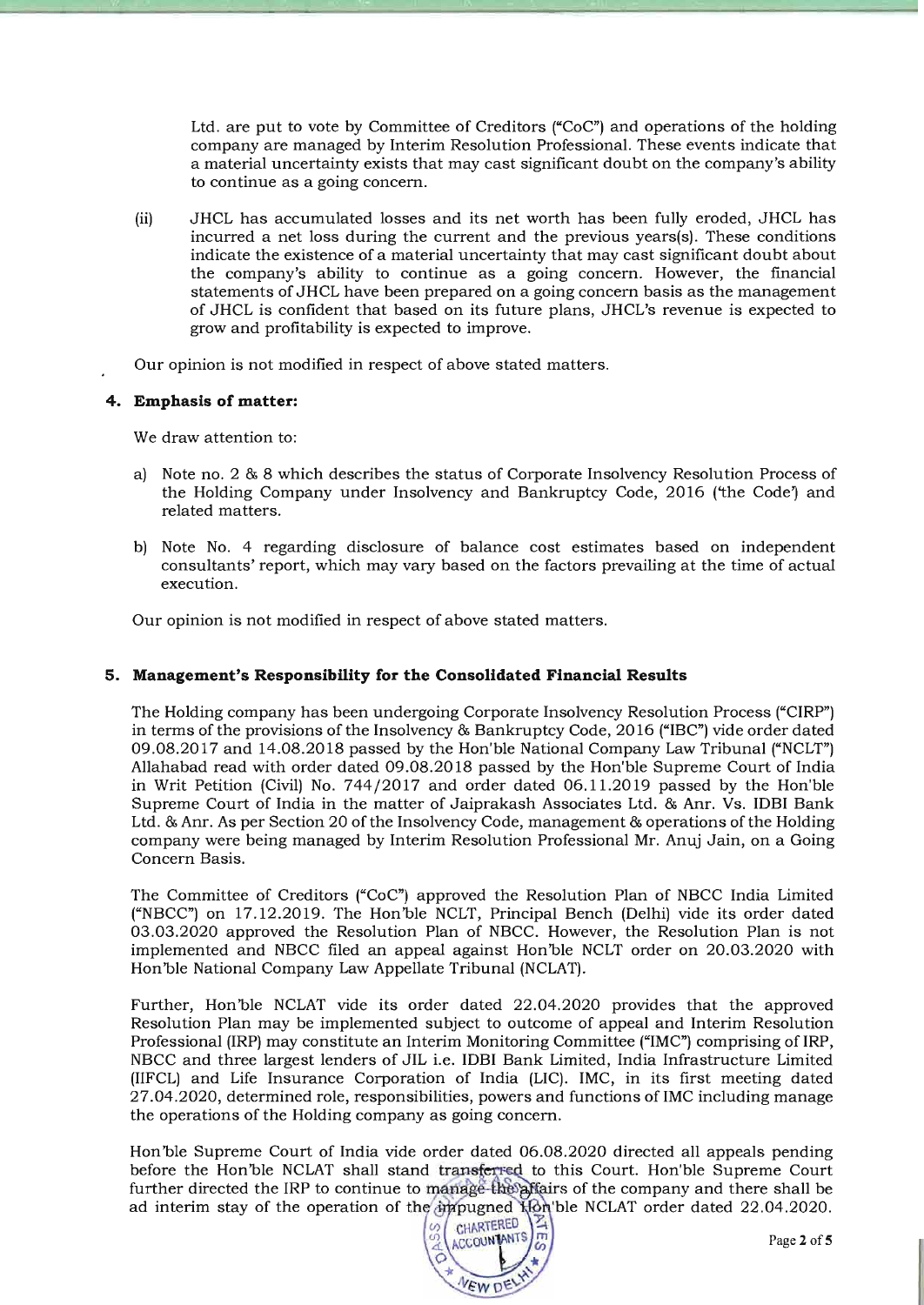Further, directions were passed by the Hon'ble Supreme Court of India vide order dated 10.09.2020 that since the entire resolution plan is pending consideration in these proceedings before this Court, it is appropriate that no coercive action be taken by any person/ authority against the Company until further orders on the principle underlying Section 14 of the Insolvency and Bankruptcy Code, 2016.

Hon 'ble Supreme Court of India vide its order dated 24.03.2021 has directed the IRP to complete the CIRP within the extended time of 45 days by inviting modified/fresh resolution plans from Suraksha Realty and NBCC only. Pursuant to the directions of Hon'ble Supreme Court of India, IRP invited fresh/modified Resolution Plan from Suraksha Realty and NBCC. Consequently, Suraksha Realty and NBCC have submitted their bids on 07.04.2021. Upon discussion of said resolution plans in CoC from time to time, both applicants have revised their bids. CoC sought extension from Hon'ble Supreme Court 07.07.2021 to complete CIRP of the company and both the applicants have submitted their final resolution plan which are put to vote by the CoC.

IRP is currently managing the operations of the company and financial statements have been prepared on going concern basis.

The consolidated financial results have been prepared on the basis of the consolidated annual financial statements. The Management of the Holding Company is responsible for the preparation and presentation of the statement that give a true and fair view of the net profit/ (loss), other comprehensive income and other financial information of the Group in accordance with the applicable Indian accounting standards (IND AS) prescribed under Section 133 of the Act read with relevant rules issued thereunder and other accounting principles generally accepted in India and in compliance with the Listing Regulations. The respective Board of Directors/Management of the company included in the Group are responsible for maintenance of adequate accounting records in accordance with the provisions of the Act for safeguarding of the assets of the Group and for preventing and detecting frauds and other irregularities; selection and application of appropriate accounting policies; making judgments and estimates that are reasonable and prudent; and the design, implementation and maintenance of adequate internal financial controls, that were operating effectively for ensuring accuracy and completeness of the accounting records, relevant to the preparation and presentation of the respective consolidated financial results that give a true and fair view and are free from material misstatement, whether due to fraud or error, which have been used for the purpose of preparation of the statement by the management of the Holding Company, as aforesaid.

In preparing the Statement, the respective Board of Directors/Management of the company included in the Group are responsible for assessing the ability of the Group to continue as a going concern, disclosing, as applicable, matters related to going concern and using the going concern basis of accounting unless the respective Management either intends to liquidate the Group or to cease operations, or has no realistic alternative but to do so.

The respective company's management and Board of Directors of the company included in the Group are responsible for overseeing the financial reporting process of the Group.

#### **6. Auditor's Responsibility for the Audit of the Consolidated Financial Results**

Our objectives are to obtain reasonable assurance about whether the statement as a whole is free from material misstatement, whether due to fraud or error, and to issue an auditor's report that includes our opinion. Reasonable assurance is a high level of assurance, but is not a guarantee that an audit conducted in accordance with SAs will always detect a material misstatement when it exists. Misstatements can arise from fraud or error and are considered material if, individually or in the aggregate, they could reasonably be expected to influence the economic decisions of users taken on the basis of the statement.

As part of an audit in accordance with SAs, we exercise professional judgment and maintain professional skepticism throughout the andit. We also:

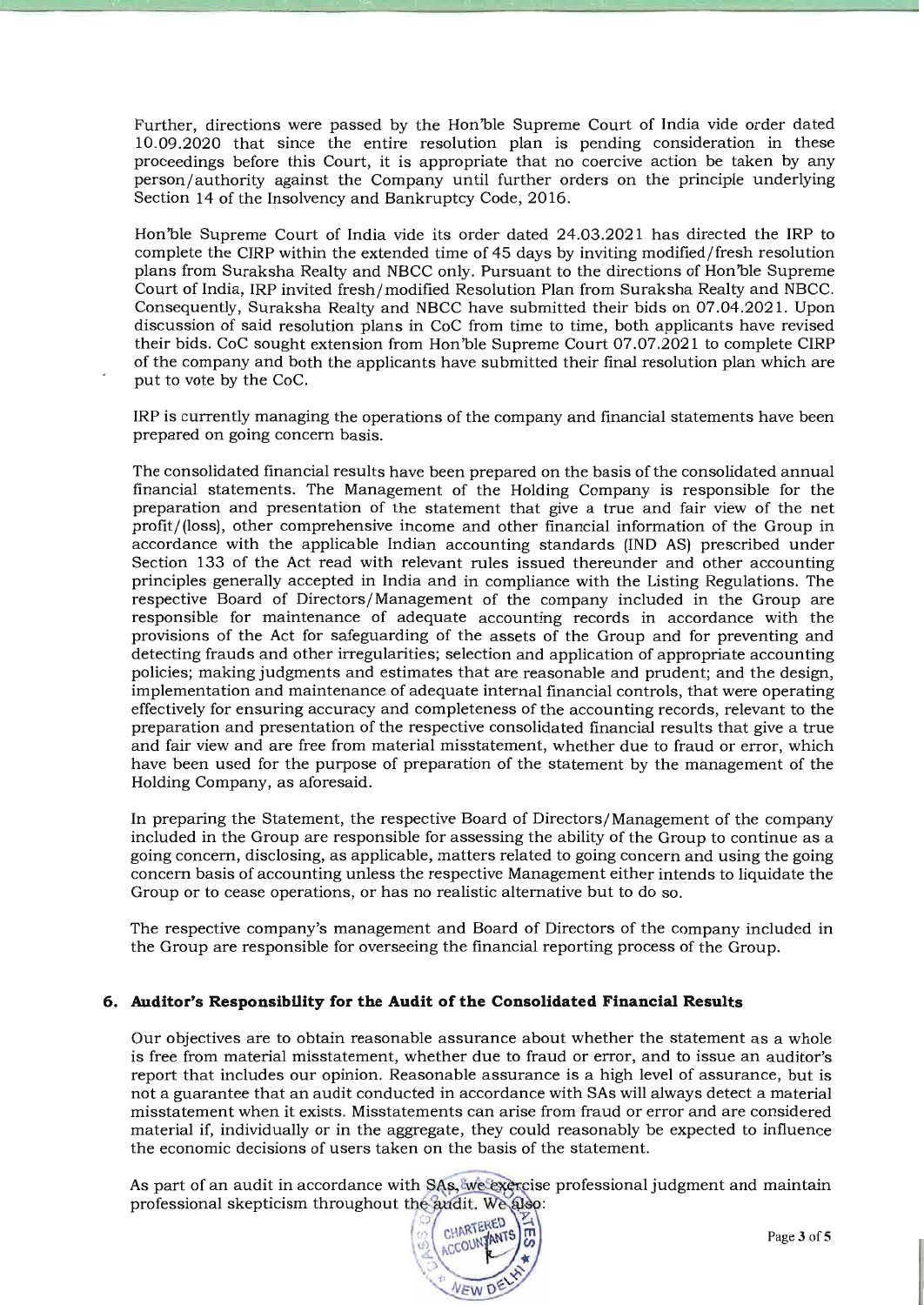- a. Identify and assess the risks of material misstatement of the statement, whether due to fraud or error, design and perform audit procedures responsive to those risks, and obtain audit evidence that is sufficient and appropriate to provide a basis for our opinion. The risk of not detecting a material misstatement resulting from fraud is higher than for one resulting from error, as fraud may involve collusion, forgery, intentional omissions, misrepresentations, or the override of internal controL
- b. Obtain an understanding of internal control relevant to the audit in order to design audit procedures that are appropriate in the circumstances. Under Section 143(3) (i) of the Act, we are also responsible for expressing our opinion on whether the company has adequate internal financial controls with reference to financial statements in place and the operating effectiveness of such controls.
- c. Evaluate the appropriateness of accounting policies used and the reasonableness of accounting estimates and related disclosures made by the management.
- d. Conclude on the appropriateness of the management's use of the going concern basis of accounting and, based on the audit evidence obtained, whether a material uncertainty exists related to events or conditions that may cast significant doubt on the ability of the Group and its associates and jointly controlled entity to continue as a going concern. If we conclude that a material uncertainty exists, we are required to draw attention in our auditor's report to the related disclosures in the consolidated financial results or, if such disclosures are inadequate, to modify our opinion. Our conclusions are based on the audit evidence obtained up to the date of our auditor's report. However, future events or conditions may cause the Group and its associates and jointly controlled entity to cease to continue as a going concern.
- e. Evaluate the overall presentation, structure and content of the statement, including the disclosures, and whether the statement represent the underlying transactions and events in a manner that achieves fair presentation.
- f. Obtain sufficient appropriate audit evidence regarding the financial results/financial information of the entities within the Group and its associates and jointly controlled entity to express an opinion on the statement. We are responsible for the direction, supervision and performance of the audit of financial information of such entities included in the statement of which we are the independent auditors. For the other entities included in the statement, which have been audited by other auditors, such other auditors remain responsible for the direction, supervision and performance of the audits carried out by them. We remain solely responsible for our audit opinion.

We communicate with those charged with governance of the Holding Company and such other entities included in the statement of which we are the independent auditors regarding, among other matters, the planned scope and timing of the audit and significant audit findings, including any significant deficiencies in internal control that we identify during our audit.

We also provide those charged with governance with a statement that we have complied with relevant ethical requirements regarding independence, and to communicate with them all relationships and other matters that may reasonably be thought to bear on our independence, and where applicable, related safeguards.

We also performed procedures in accordance with the circular issued by the SEBI under Regulation 33(8) of the Listing Regulations, as amended, to the extent applicable.

#### 7. **Other Matters:**

Attention is drawn to the fact that the figures for the quarter ended March 31, 2021 and the corresponding quarter ended in the previous year as reported in these Annual Consolidated Financial Results are the balgading figures between audited figures in